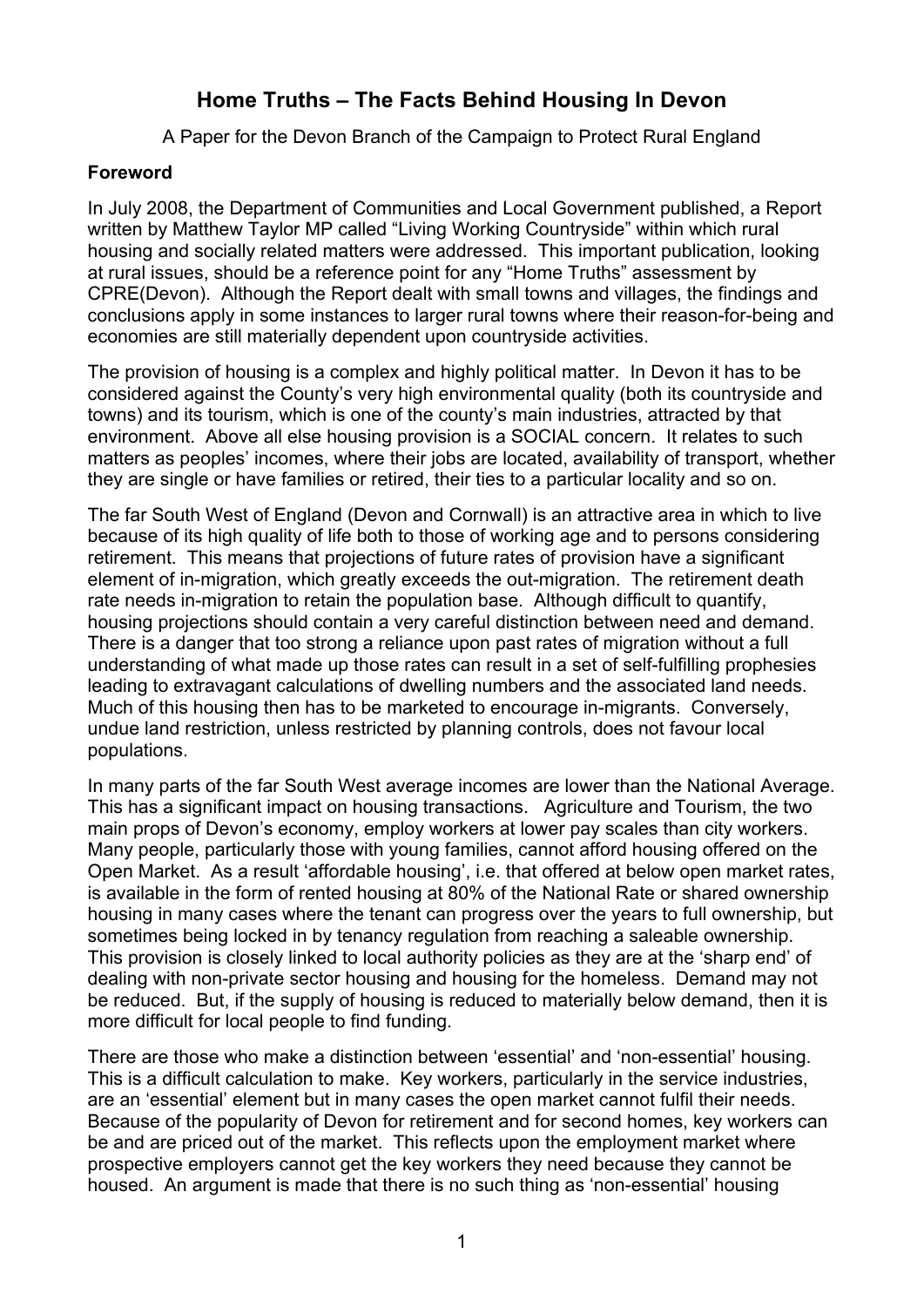because those who occupy the housing, for whatever purpose, contribute to the local economy. This argument is easily demolished with regard to second homes.

The full implications of additional housing for those providing social services are not fully considered, indeed if at all. The provision of schools, hospitals, sheltered accommodation and care homes for the elderly, fire services, policing and the ability of these services to cope with continual increases in housing numbers has been seriously compromised over the years by inadequate consideration of their needs at Land Use Plans Examinations in Public into, among other issues*,* future housing provision. The system by which we produce services is still divorced in part from new housing provision. As an example, the Community Infrastructure Levy will typically be one of a number of funding sources contributing to infrastructure provision<sup>1</sup>, but not be funding all infrastructure services.

The actual design of housing has received scant consideration. This is of equal importance in making most effective use of the stock we already have and thinking more flexibly when designing buildings for the future. We already have old factories, warehouses, mills, etc. converted to residential use. New office and retail buildings, especially in town centres, should be designed in order that they may also, in future years be converted with relative ease into housing uses. Much more serious thought needs to be given to housing designs particularly with 'starter' homes whereby additional rooms can be added with ease as tenants' families enlarge, and can be removed or integrated in later years as families leave home. Such provision would, over time, help to overcome the present difficult, and the socially uncomfortable situation of under-occupation of large houses.

Present government policies are placing emphasis upon a more local and community based approach to planning for the future. This should include a continuing monitoring of what housing is being provided, for whom and how service providers are coping with the associated changes arising from the additional housing stock. If there is a continued insistence by central government upon local authorities keeping a five year supply of housing land in their development plans such lands should be programmed as to their release in line with the availability of the social provisions to which we have already referred.

Calculations of future housing provision for development plan purposes have relied in the past upon mechanistic calculations related to trends modified according to assumptions largely divorced from the social considerations which must form a large part of future provision. We make a plea that in future, more serious and in-depth regard be paid to these matters and that land allocation be based upon a shorter term with closely monitored level of provision being linked to the needs of the individual communities rather than the present detached projections which result in excessive land demands and the impacts which the resultant development has upon Devon's environment, not only upon its high quality countryside and coasts but also upon its valuable townscapes and village character.

Planning Guidance Group April 2012

**1** Para 1.3, Community Infrastructure Levy Aug 2008, Department for Communities and Local Government.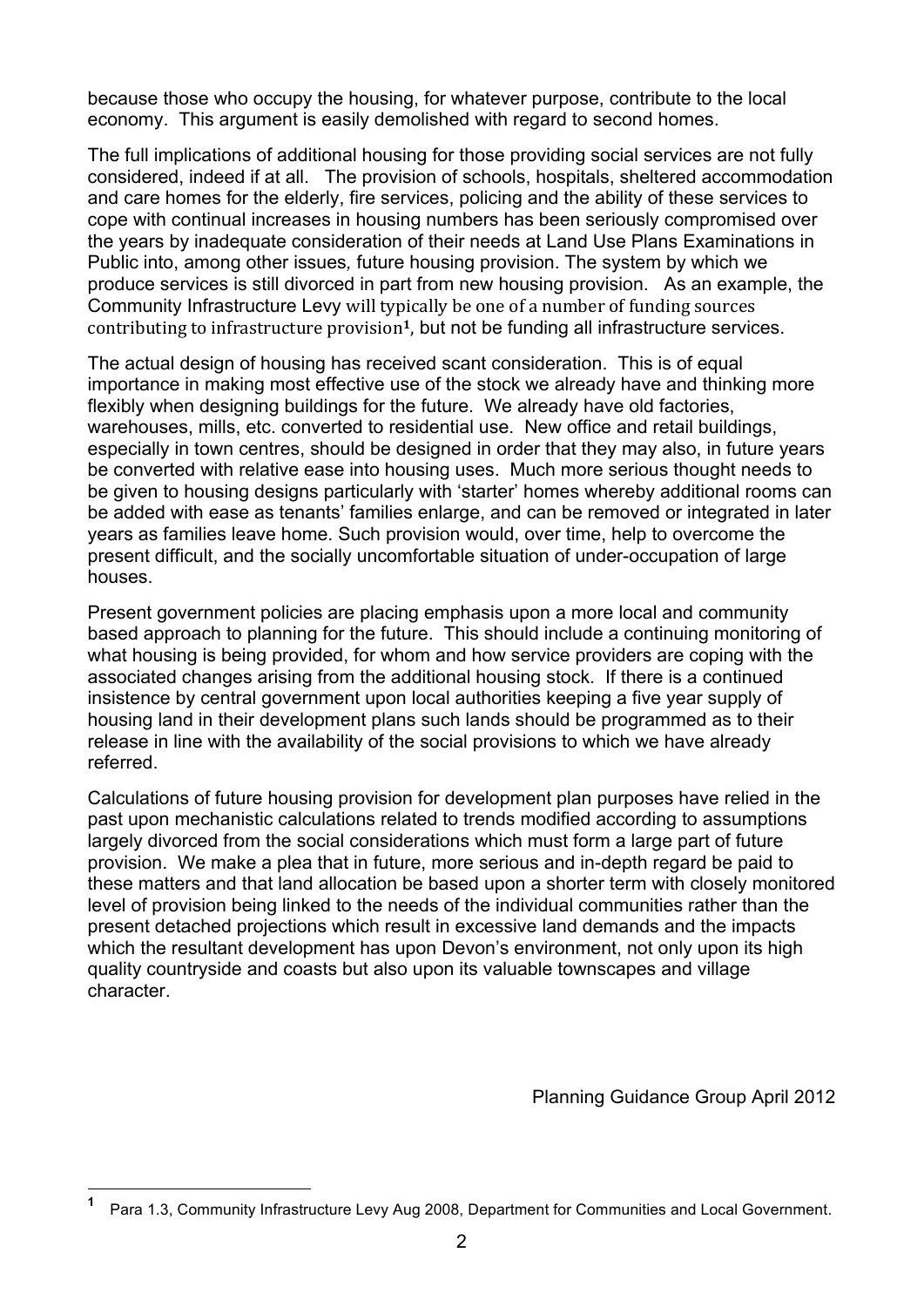# **1. Introduction**

The Foreword provides an excellent *tour d'horizon* concerning housing in Devon and, in concise terms, demonstrates the number, breadth and complexity of the issues involved. Seeking to serve the Branch membership, the purpose of this paper is to investigate some of the background and to present relevant aspects of the problems Devon faces, not only to provide a baseline of factual information that can then be regularly updated, but also to propose courses of action that can be taken when faced with particular problems.

### **2. Why is the Provision of Housing a Problem?**

The central issue here is not the assessment of small-scale schemes for one or two dwellings within a town or village. Whilst these should not be ignored and action can be taken at the local level, proposals for large-scale developments in the County's mainly rural environment cause most concern, sometimes involving the construction of many thousands of houses, with an associated infrastructure of roads, schools, medical centres, shopping areas, etc., covering vast areas. Pressure from central government, either to accept an ever-greater share of the burgeoning population, or to support the construction industry as a means of promoting economic growth, exacerbates the situation and places seemingly unrealistic targets for additional housing on local planning authorities (LPAs). Simplistically, the concerns of CPRE can be distilled into two distinct areas:

**2.1 Irreversibility**. One can do no better than quote one of the findings of the Sustainable Development Commission which provides a very clear statement of this problem:

"*Land in the UK is scarce and the role of our spatial land use planning system is to balance these competing demands for space. But pressure for economic development and changes in demographics and consumption patterns can often mean that non-development land uses such as space for ecosystems and ecological networks, and the maintenance of open landscapes, are often deprioritised. This can also result in less space for landscapes of important cultural identity and the conversion of land from ecologically reversible use (such as organic farming) to relatively irreversible use (such as urban development). The Sustainable Development Commission believes that the concepts of resilience and reversibility of use will become increasingly important and should be the key principles for land use planning.*" **1**

With such matters being particularly acute in predominately rural counties such as Devon, the irreversible loss of countryside for the erection of large housing estates will cause:

a. **Loss of agricultural and farming land**. Outside of the established principal towns and cities, there are very few large scale industrial or business areas – so-called 'brown field' sites – that could be redeveloped to provide sufficient space for many houses. Accordingly, any large scheme will inevitably entail the loss of agricultural land and there is no national policy regarding how much should be preserved or protected.

b. **Loss of bio-diversity**. The Government has recently-published its bio-diversity strategy,**<sup>2</sup>** with relevant stated aims being: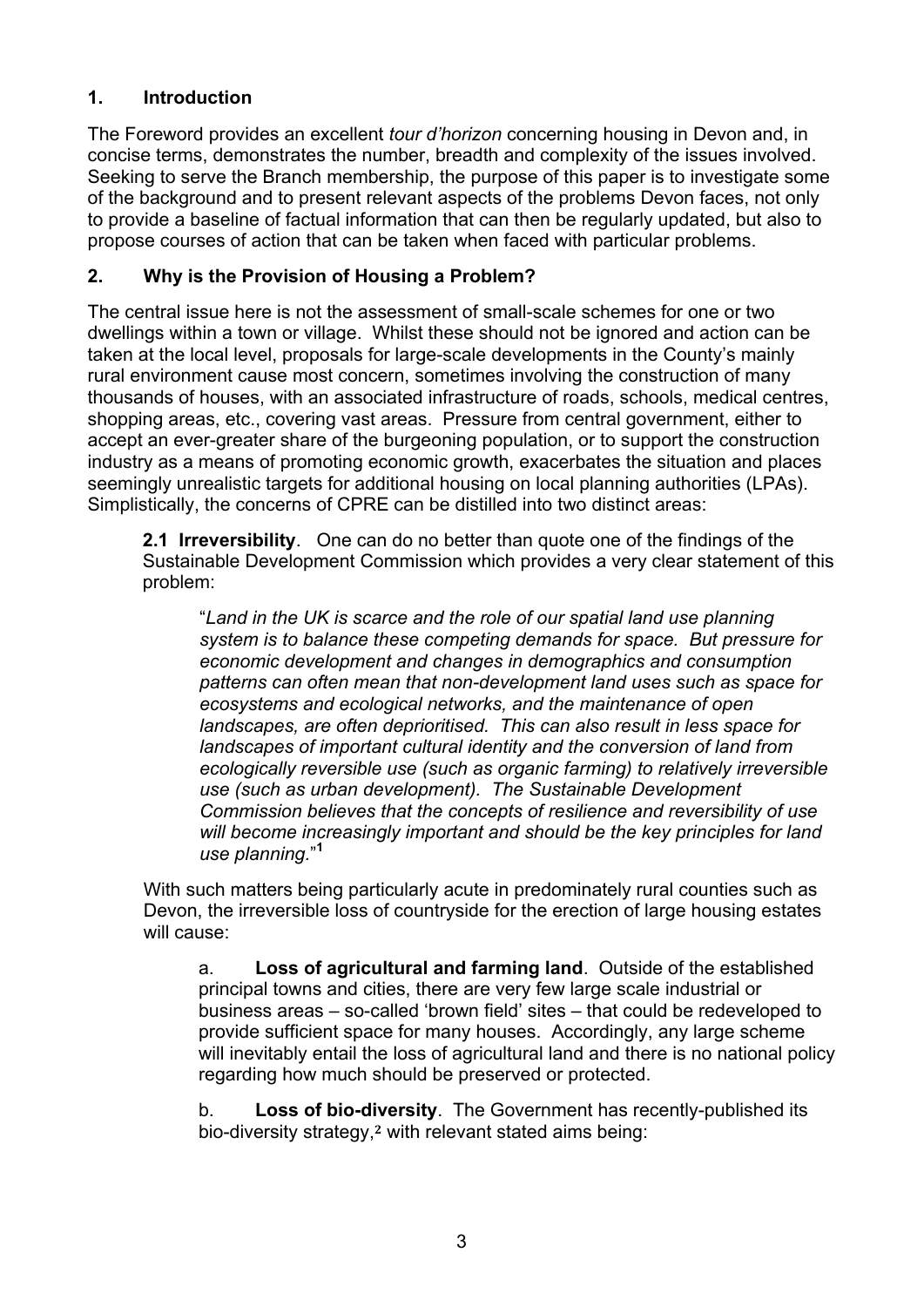- i. "*Through'reforms'of'the'planning'system,'we'will'take'a'strategic'approach'* to planning for nature. We will retain the protection and improvement of *the'natural'environment'as'core'objectives'of'the'planning'system.*"
- ii. "*By 2020, at least 17% of land and inland water, especially areas of particular'importance'for'biodiversity'and'ecosystem'services,'conserved' through'effective,'integrated and'joined'up'approaches'to'safeguard' biodiversity'and'ecosystem'services'including'through'management'of'our'* existing systems of protected areas and the establishment of nature *improvement'areas*."
- iii. "Restoring at least 15% of degraded ecosystems as a contribution to *climate'change'mitigation'and'adaptation.*"

Devon, with a mainly rural environment with sea coasts, encompasses all the sectors affected by this strategy – Agriculture (with the aim of increasing food production), Forestry, Planning and Development, Water Management, Marine Management and Fisheries – and CPRE should endeavour to promote bio-diversity issues within the planning system, as the Government intends, when contesting inappropriate developments.

c. L**oss of out-looks, views and the rural environment**. Established Green Belts (but none exist in Devon), Areas of Outstanding Natural Beauty (AONB), Sites of Special Scientific Interest (SSSI), Marine Protected Areas (MPA), RAMSAR wetlands**<sup>3</sup>** and locally-designated Areas of Great Landscape Value (AGLV) are provided with special protections within planning policies. Devon also includes Dartmoor and part of Exmoor National Parks. Other than for these special areas, it is difficult to argue against inappropriate development on grounds that open views and the general environment will be adversely affected, which would lead to accusations of NIMBYism**<sup>4</sup>** . Nonetheless, it is the natural beauty of the countryside in Devon that remains the attraction for many visitors to the area for which tourism is a key business activity. It is therefore right – on these business grounds – to oppose those developments which threaten to undermine the attractiveness and character of the Devon countryside as a whole.

d. **Loss of business**. The two principal economic activities of Devon are agriculture/farming and tourism. As in points 1 and 3 above, developments which permanently affect these vital interests undermine the economic sustainability of the County in the longer term.

**2.2 The Low-pay Environment**. With these two business sectors of pre-eminent importance to Devon, agriculture and tourism are two of the more lowly-paid 'industries' across the United Kingdom. In addition, the maintenance of acceptable standards of public services – medical, teaching, policing, etc. – to the population spread over a large county of widely dispersed communities brings special challenges regarding the provision of affordable housing. Devon is one of the most peripheral areas of Europe and its remoteness from core areas in European terms exacerbates the distress of low incomes, inadequate public response, and scarce provision of job opportunities or basic infrastructure deficiencies. Counter to these considerations, Devon is a popular retirement area and relatively well-off pensioners moving into the area have sufficient funds to bid aggressively for properties they wish to purchase, forcing house prices higher. As a holiday area too, houses of all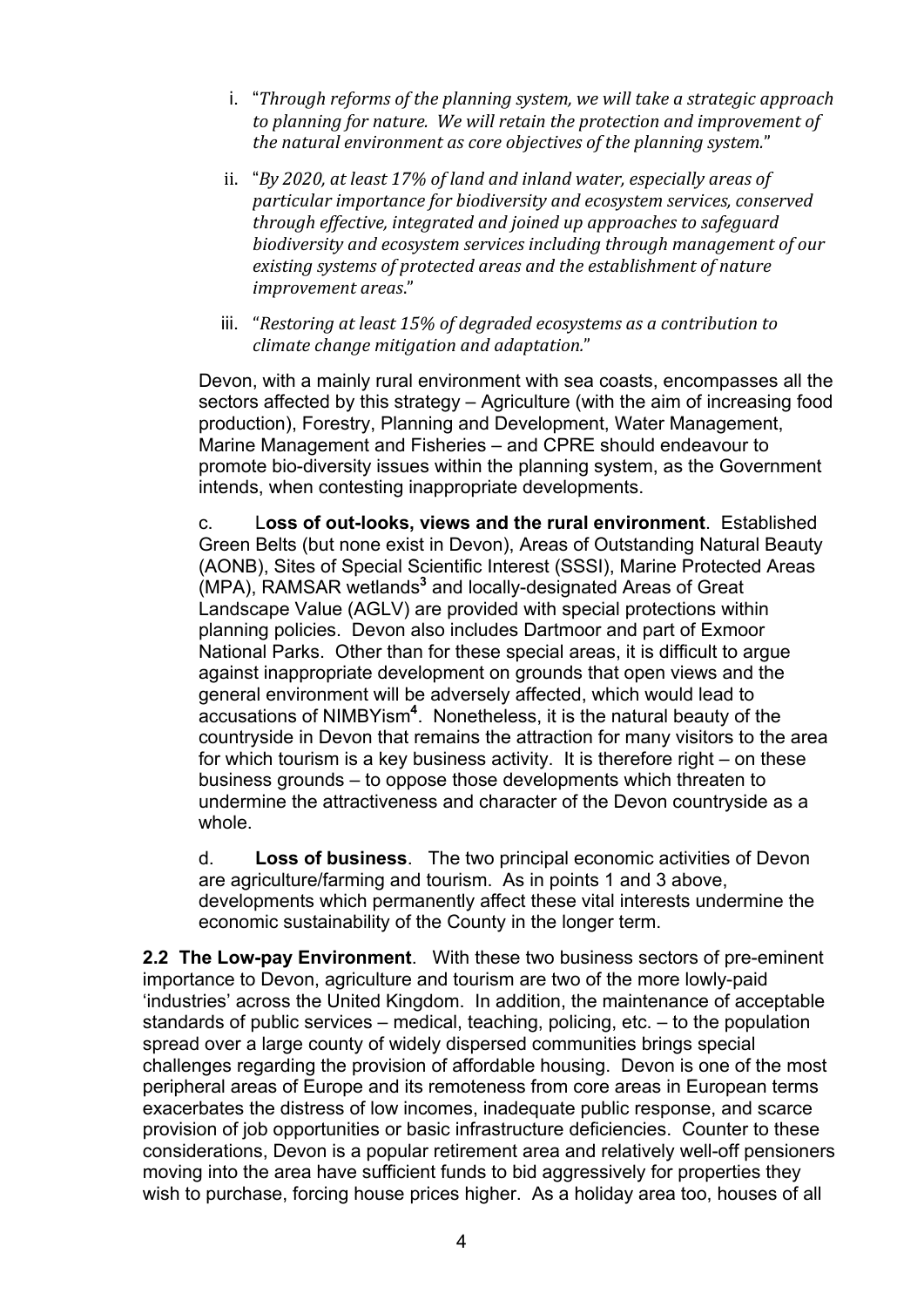types are bought either as irregularly-occupied holiday homes or as buy-to-let investments. What results is a greater-than-average requirement for affordable housing (AH) of all types<sup>5</sup>.

A particular problem thus emerges whereby additional AH is needed to support the community, essential businesses and services, and of a far greater proportion of new houses than might occur in other parts of the country. Local authorities can impose an obligation on the developer – so-called Section 106 or s106 obligations – to include an element of AH and this is common practice**<sup>6</sup>** . Even in happier economic times, the danger was that more so-called 'market' housing was built than strictly required in order to provide adequate AH numbers. This situation has been badly affected by the downturn in which the percentage of AH has had to be lowered to keep development schemes financially viable for the house builders. A reduction in the grant from central Government for AH and the SofS's Statement of  $6<sup>th</sup>$  September, announcing the intention to introduce legislation next year to allow developers to appeal against s106 obligations on viability grounds**<sup>7</sup>** , makes the situation worse. Furthermore, s106 is overridden by the Community Infrastructure Levy (CIL) once incorporated into local plans and subject to the view of the District Valuer rather than the Planning Inspectorate.

# **3. The Planning Situation in Brief**

To consider the soundness of local plans and to assess the suitability of individual planning applications, CPRE members require a rudimentary knowledge of the planning system as it exists. Although they will normally be considering only local issues, they will doubtless have to be aware of the policy building-blocks at national, regional, district and neighbourhood levels if they are to make their case effectively.

#### **3.1 National Policy**.

- a. Planning law remains founded in the Planning and Compulsory Purchase Act 2004, requiring development to be sustainable.
- b. The Localism Act became law on 15 November 2011 but appears to have had little influence so far on either the preparation of plans or the decisions of LPAs. Local planners are still more interested in top-down targets than a proper assessment of local needs, despite protestations by ministers. Greg Clark MP, the Minister of State for Decentralisation and Planning Policy, said in the House of Commons on 24th April 2012:

"*By putting power into the hands of local people so they see that decisions are going to be taken locally and respected locally, part of the purpose of our reforms was to move away from the situation in which decisions taken locally are overturned by the planning inspectorate. I have made that very clear to the inspectorate*".

c. The National Planning Policy Framework (NPPF) was published at the end of March, with a year allowed for transition to the new arrangements. At the same time, the previous system of distributing detailed guidance was abolished with all Planning Policy Statements (PPS) – except one – being replaced by the policy concepts contained within the NPPF. The NPPF is not "law" but its tenets can be presented as "material considerations" when assessing planning applications. After the transition deadline of March 2013, the NPPF introduces the "presumption in favour of sustainable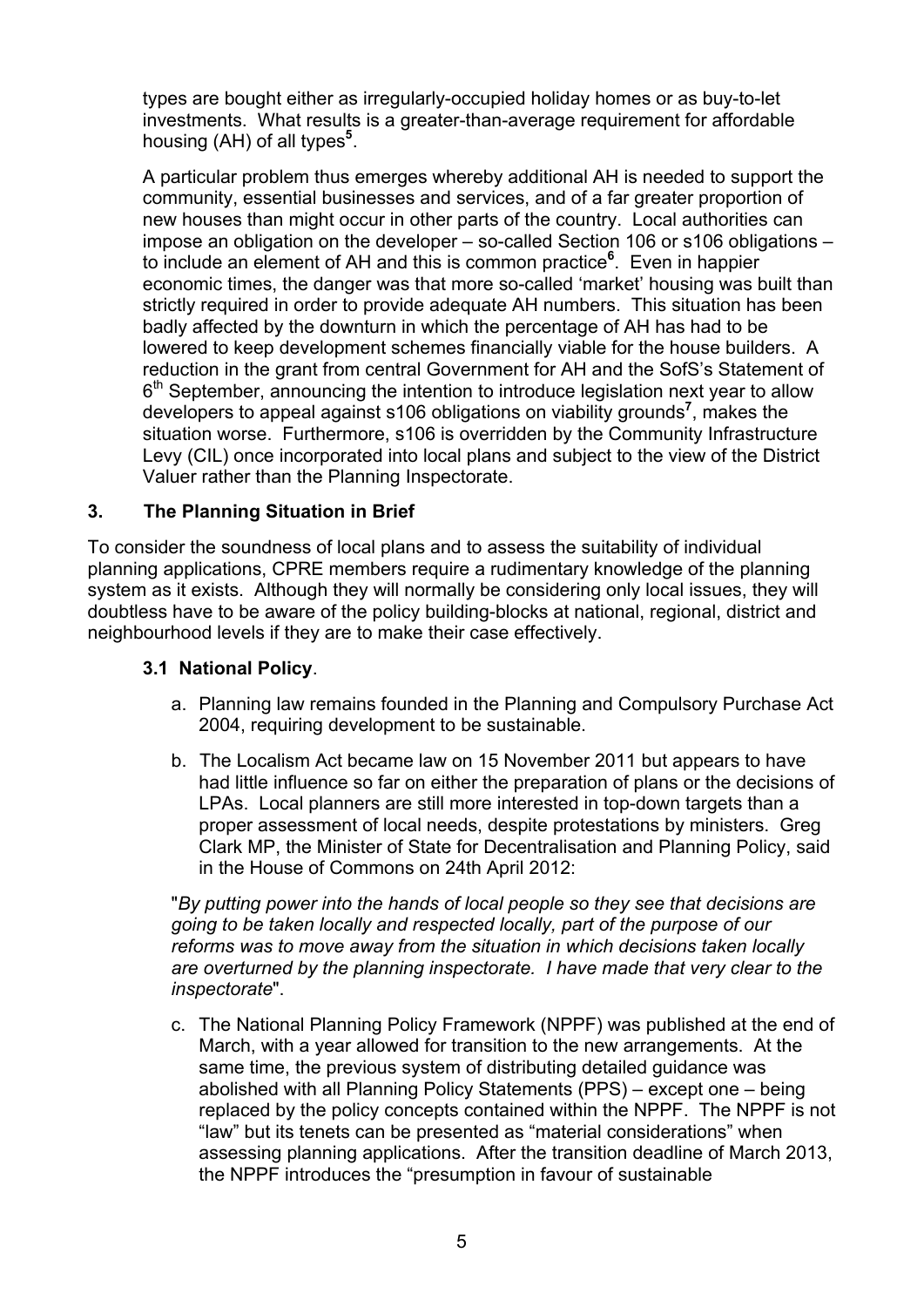development"**<sup>8</sup>** which is a major concern, particularly in the absence of an accepted plan.

d. The attempt by the Secretary of State to revoke the regional strategies**<sup>9</sup>** has been challenged and held in abeyance. In April this year, the European court established that Strategic Environmental Assessments (SEA) must be carried out as part of any decision to revoke or abolish a statutory plan.

#### **3.2 The Regional Situation**.

- a. Whilst other areas adopted Regional Spatial Strategies (RSS), the SW version did not progress to completion and Regional Planning Guidance for the South West (RPG10) published in September 2001 remains extant.
- b. Nonetheless, a draft RSS was produced and submitted to Government in April 2006 by the now-defunct South West Regional Assembly (SWRA). An Independent Panel held an Examination in Public (EiP) between April and July 2007 and its report, setting out recommendations to change the draft RSS, was published in January 2008. The then-Secretary of State (SofS) considered the Panel report and published proposed further changes to the draft RSS on 22 July 2008 for further consultation**<sup>10</sup>**.
- c. The consultation exercise was never completed but the figures as proposed by SofS are often quoted as the housing requirement with fears that counterproposals below these will be considered 'unsound' by the Inspectorate. As the basis for the proposed changes, it was assessed that the region would continue to enjoy strong economic growth of 3.2% year-on-year and that the population would grow by 750,000 between 2006 and 2026**<sup>11</sup>**.
- d. The SWRA, sitting as the Regional Planning Body (RPB), responded to SofS's proposed changes, disagreeing (in quite strong terms) with the underpinning assessments, where they existed**<sup>12</sup>**. In summary:
	- i. Although 3.2% growth was accepted as an albeit difficult target for growth for the Strategically Significant Cities and Towns (SSCTs), 2.5% was considered more realistic for the region as a whole. [However, this assessment was made before the current recession.]
	- ii. SofS's proposal for 29,600 dwellings per annum (dpa) a 29% increase on SWRA's assessment of 23,000 and 4% above the EiP's suggested figure – could "*substantially exceed the growth in employment, and adversely affect efforts to ensure communities are more balanced in terms of housing and job growth.*"
	- iii. The RPB supported an increase in the baseline target for AH from 30% to 35%, rising to 60% in the areas of greatest need, supporting also a differential approach to AH targets reflecting the needs of each Housing Market Area. A planning threshold would be applied that all developments of 10 dwellings or more must support AH – presumably by s106 obligations – with lower thresholds being set for areas where there was the need for high numbers of AH relative to market housing on any site.
- e. Since that time, the region has been suffering from the economic recession that has been affecting the whole UK. House-building in the South West of England has dropped dramatically over the last three years, with project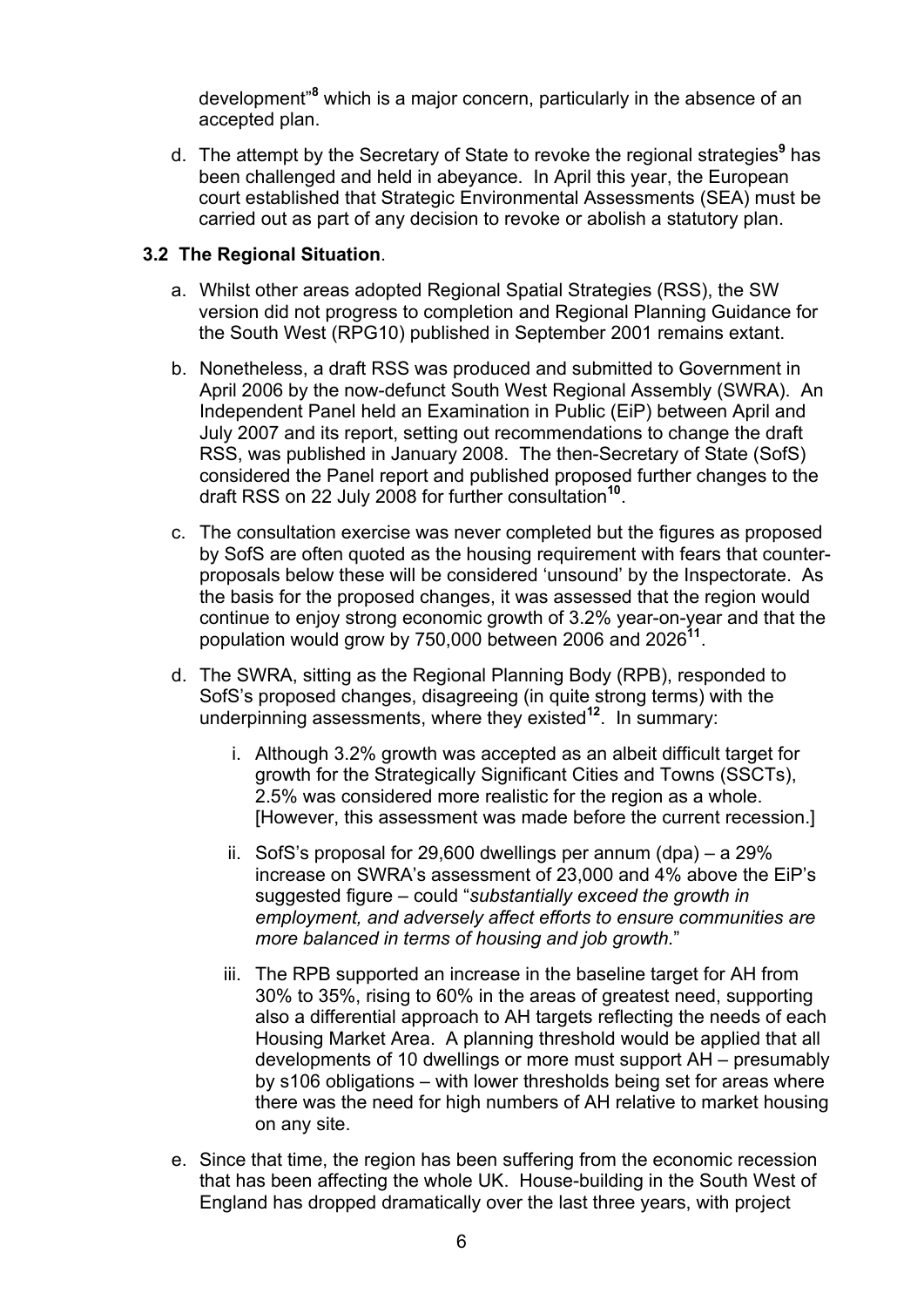starts averaging 18,459 in the seven years up to 2007/08 and just 13,250 since then; a 28% decrease**<sup>13</sup>**. The same reference suggests that planning permissions have decreased by as much as 36% over about the same period; however, this need not imply that refusals have increased or tighter planning restrictions applied, but insufficient data is provided.

#### **3.3 The Local Situation**.

- a. Partly on account of the convoluted and constantly-changing processes outlined above, progress with the production of local plans and/or core strategies has been slow in some areas of the County. Table 1 shows the current situation.
- b. In compiling local plans, it appears that LPAs remain unduly influenced by the SofS's proposals of 2008 and out-of-date Strategic Housing Market Assessment (SHMA) figures, as they rush to complete their plans before the March 2013 deadline when the NPPF transition period ends. Should they not follow this course of action, they fear that their plans will be declared to be "unsound"**<sup>14</sup>** when presented to the Inspector conducting the EiP.
- c. Of particular concern, the number of houses deemed to be required by the then-SofS has inflated the draft RSS figures by a significant factor – examples are Teignbridge by 84.9% and Torridge by 122.9%. For the whole of Devon, the SofS was proposing an increase of 43% above the figures that SWRA had taken 2 years to assess in compiling the draft RSS. See Table 2 for details for all districts and unitary authorities for the period 2006-2026.
- d. SHMA's have normally been produced by consultants working under contract to LPAs and deserve particular scrutiny. Most reports lack transparency as to how the final figures are reached, probably to protect from commercial competitors whatever algorithms are used. It is believed, however, that there is an element of subjectivity in compiling these reports, based on experience of the ease with which conclusions have been changed if the results have been found to be unacceptable. The two most influencing factors in the SHMA are the net in-migration figures (allowing for population reductions owing to deaths, out-migration, etc.) and economic growth, and how these are anticipated to change over time. Any such future predictions should be bounded by error factors and constraints, but these are often missing from SHMA reports and assessments might not be updated when new factual information – such as census results – becomes available.
- e. As a result of a 'persistent record of under-delivery' of housing for which no definition is available – some LPAs have had to review their 5-year Strategic Housing Land Availability Assessment (SHLAA) to identify an additional 20% of land; effectively a further year's supply. Furthermore, where LPAs cannot demonstrate an adequate 5-year supply of sites, plus 5% or 20% depending on local circumstances, there is growing evidence that other relevant housing policies will be deemed to be out of date in development management decisions, as experienced recently in East Devon when, following appeal, 2.4 hectares of Grade 2 agricultural land will be lost to a development of 50 houses<sup>15</sup>. This measure seems particularly harsh as the most likely cause of under-delivery of new homes is the depressed housing market and not LPAs blocking reasonable planning applications. This identifies real 'home truths' that seem not to be appreciated by some higher authorities: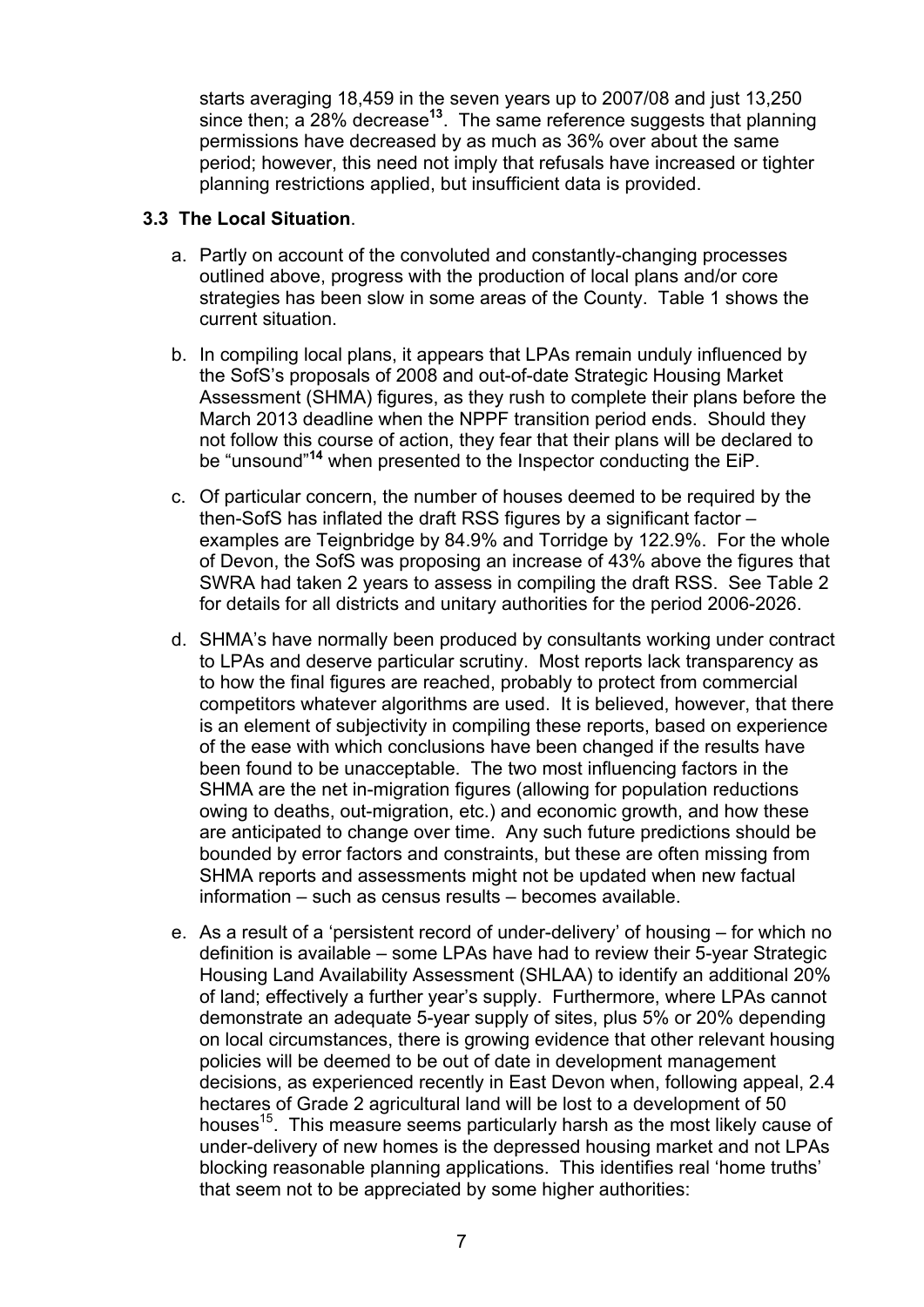- i. The identification of land available for building through the SHLAA process – which includes local representatives of the building industry – does not immediately equate to new houses being built within the same timescale.
- ii. The granting of planning permission similarly does not equate to the start of new developments and this has been shown to be true by recent events. Although planning permissions are normally timelimited regarding when project start must take place, the current SofS has recently introduced amendments to allow applicants with unimplemented extant permissions granted on or before 1 October 2010 to apply for replacement permissions for the same developments, subject to a new time limit for implementation.**<sup>16</sup>** Such a move would not be necessary if permissions were immediately acted upon.
- iii. Many building companies maintain 'land banks' ready for future projects, with some sites ready for development with planning permission approved. Despite the shortage of new building and the House Builders Federation citing a 'crisis' in the South West, the same companies have not used these plots. Without the demand in the current economic climate and with house prices stagnant, they would not reap the desired profits. Again, it is the economic depression that has caused the slow-down in house building and not obstruction by planners.
- iv. Where census information or updates of economic growth differ from predictions, the SHMA should be reviewed and, with it, the estimate of how many houses will actually be required in coming years should be reassessed, directly affecting the SHLAA requirements.

#### **4. Relevant Data**

Having thus provided some explanation of the *status quo* concerning general housing issues, a stock-take of relevant data and information that can be used by both the Branch and the District membership is desirable.

**4.1 Area Classification**. The Department for Environment, Food and Rural Affairs (Defra) has a 6-part classification system to describe rural/urban environs. It is useful to know the classification that has been applied to each Local Authority District and Unitary Authority (collectively LADs) because some of the statistics that are produced by the Department of Communities and Local Government (DCLG) and used by Defra – and referred to in this paper – are broken down into these categories.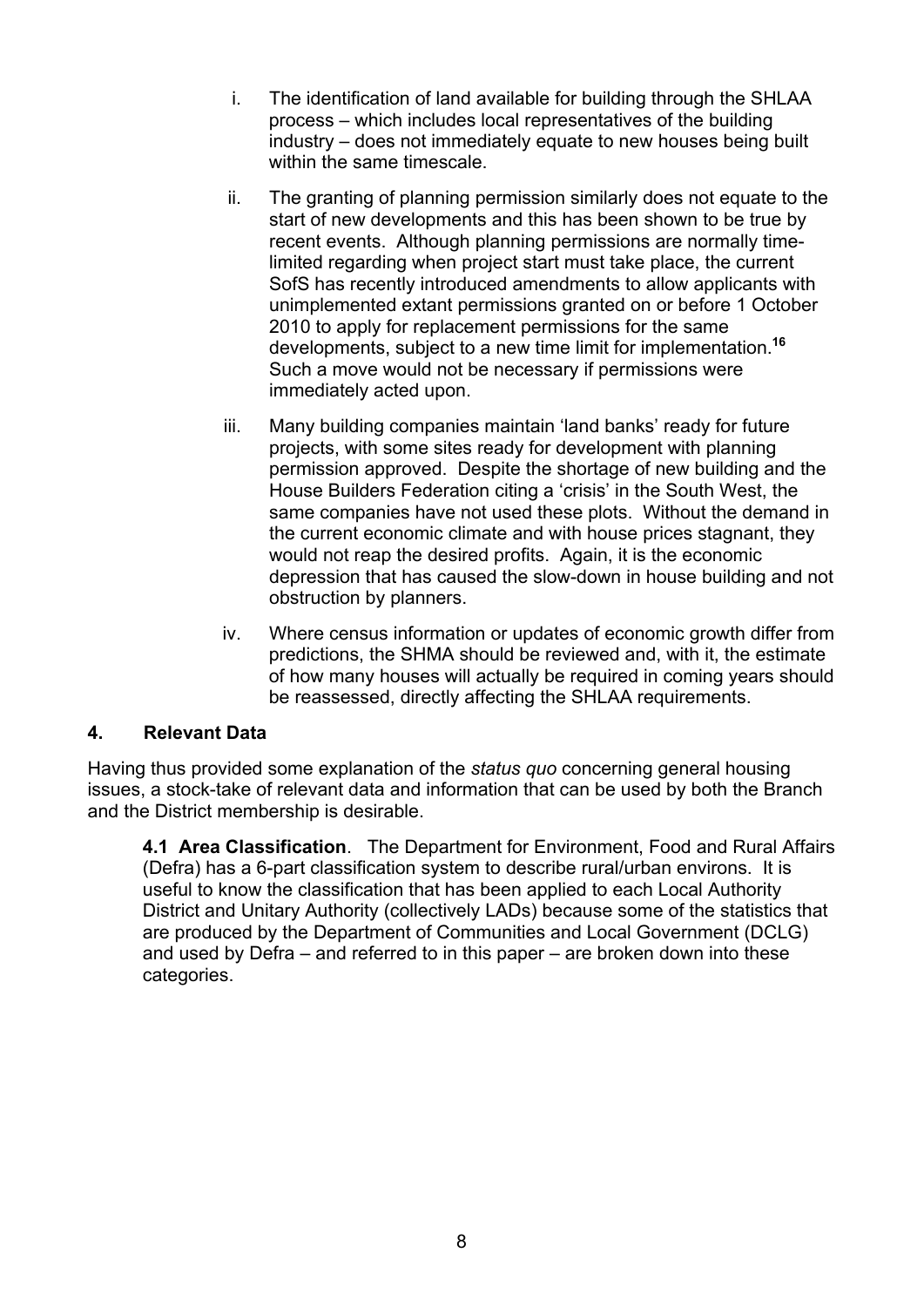| <b>Defra Classification</b> | <b>Definition</b>                                                                                                                                                                       | <b>Devon LADs in Category</b>                                           |
|-----------------------------|-----------------------------------------------------------------------------------------------------------------------------------------------------------------------------------------|-------------------------------------------------------------------------|
| Other Urban                 | Smaller than 'Major Urban'<br>and 'Large Urban', the LADs<br>in this group have less than 26<br>percent of their population in<br>rural settlements (including<br>larger market towns). | Plymouth<br>Torbay<br>Exeter                                            |
| Rural-50                    | The LADs in this group have<br>between 50 and 80 percent of<br>their populations in rural<br>settlements.                                                                               | East Devon<br>North Devon                                               |
| Rural-80                    | The LADs in this group have<br>over 80 percent of their<br>population living in rural<br>settlements. Together 'Rural-<br>50' and 'Rural-80' form the<br>'Predominantly Rural' sector.  | Mid Devon<br>South Hams<br>Teignbridge<br>Torridge<br><b>West Devon</b> |

#### **4.2 Population Figures.**

a. **Status Quo**. Within the above classifications, population figures have been broken down further by Defra into 'rural' or 'urban' for each LAD as shown in the following table, with figures for Devon, the SW region and England included for comparison**<sup>17</sup>**. [**Note**: as presented, the population figures do not entirely reflect Defra's own definitions above, despite the data coming from the same source.] Regarding population figures and the migration between areas, Defra states**<sup>18</sup>**:

*"The population of all areas have undergone considerable change during the period examined here.* [2001-2011] *On average, rural areas have seen greater increases in their population than urban areas, historically driven in large part by internal migration from urban to rural areas. However, the latest internal migration figures show that fewer people are moving from urban to rural areas with figures for the majority of area types in 2009/10 being approximately two thirds of the levels seen in 2000/01."*

*"Population change has many drivers and whilst the evidence presented here does not point directly to these causes, changes in the extent of internal migration over the last couple of years suggests a causal link with the economic downturn of the same period. It is likely that the ongoing economic recession and subsequent suppressed housing market have both acted to reduce the extent of movements between rural and urban areas."*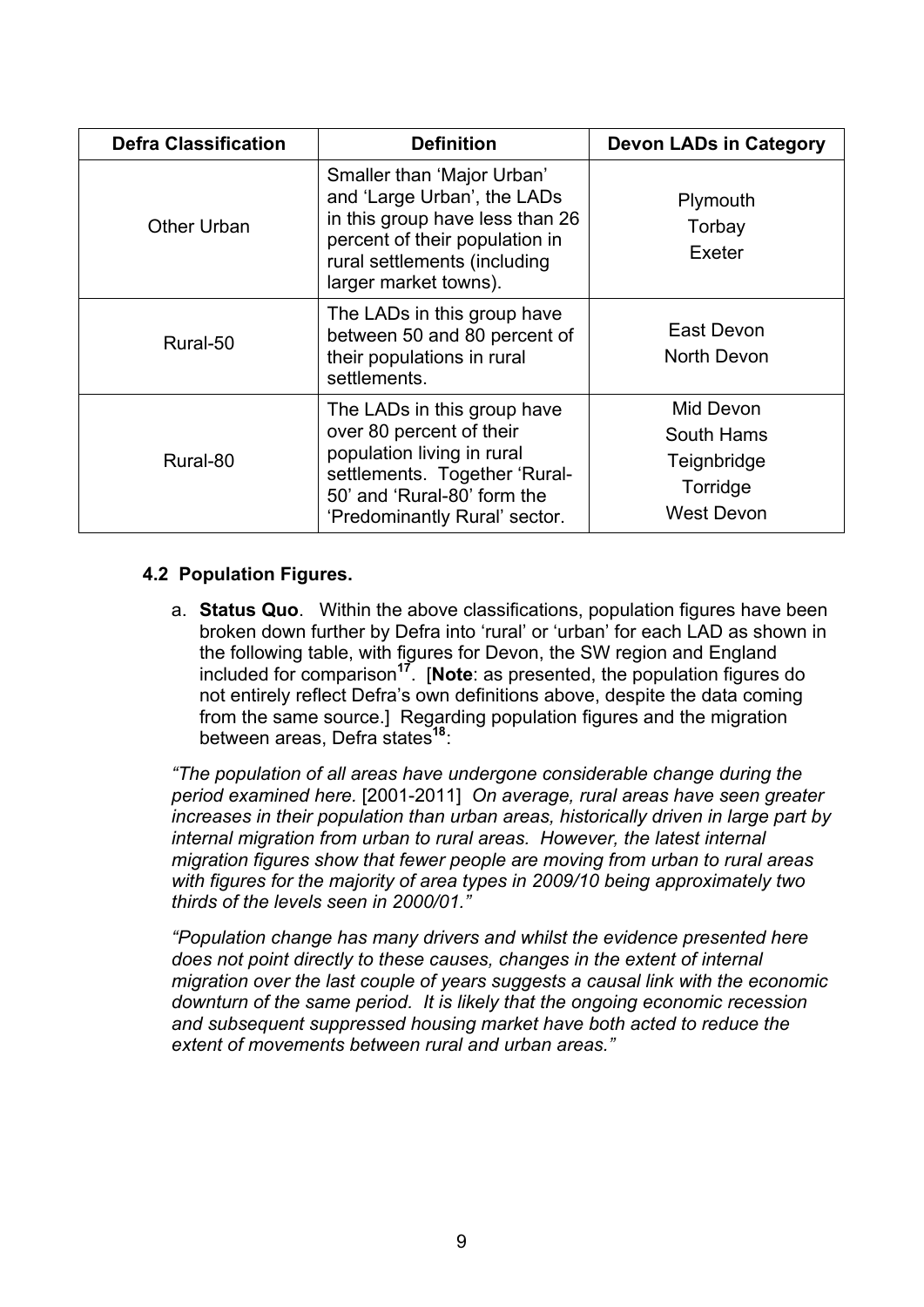| Area               | <b>District</b><br>Code | <b>Rural-Urban</b><br>Classification | Data          | Population  | %      |
|--------------------|-------------------------|--------------------------------------|---------------|-------------|--------|
|                    |                         |                                      | Rural         | $\mathbf 0$ | 0.0%   |
| Plymouth           | 00HG                    | Other Urban                          | Urban         | 258,710     | 100.0% |
|                    |                         |                                      | Totals        | 258,710     |        |
|                    |                         |                                      | Rural         | 0           | 0.0%   |
| <b>Torbay</b>      | 00HH                    | Other Urban                          | Urban         | 134,271     | 100.0% |
|                    |                         |                                      | Totals        | 134,271     |        |
|                    |                         |                                      | Rural         | 75,338      | 56.7%  |
| <b>East Devon</b>  | 18UB                    | Rural-50                             | Urban         | 57,519      | 43.3%  |
|                    |                         |                                      | Totals        | 132,857     |        |
|                    |                         |                                      | Rural         | 3,928       | 3.3%   |
| <b>Exeter</b>      | <b>18UC</b>             | Other Urban                          | Urban         | 115,690     | 96.7%  |
|                    |                         |                                      | Totals        | 119,618     |        |
|                    |                         |                                      | Rural         | 55,170      | 72.5%  |
| <b>Mid Devon</b>   | 18UD                    | Rural-80                             | Urban         | 20,918      | 27.5%  |
|                    |                         |                                      | Totals        | 76,088      |        |
|                    |                         |                                      | Rural         | 48,364      | 52.9%  |
| <b>North Devon</b> | <b>18UE</b>             | Rural-50                             | Urban         | 43,108      | 47.1%  |
|                    |                         |                                      | Totals        | 91,472      |        |
|                    |                         |                                      | Rural         | 68,255      | 81.5%  |
| <b>South Hams</b>  | <b>18UG</b>             | Rural-80                             | Urban         | 15,469      | 18.5%  |
|                    |                         |                                      | Totals        | 83,724      |        |
|                    |                         |                                      | Rural         | 61,615      | 48.4%  |
| Teignbridge        | <b>18UH</b>             | Rural-80                             | Urban         | 65,676      | 51.6%  |
|                    |                         |                                      | Totals        | 127,291     |        |
|                    |                         |                                      | Rural         | 39,107      | 59.4%  |
| <b>Torridge</b>    | <b>18UK</b>             | Rural-80                             | Urban         | 26,724      | 40.6%  |
|                    |                         |                                      | Totals        | 65,831      |        |
|                    |                         |                                      | Rural         | 40,853      | 77.0%  |
| <b>West Devon</b>  | <b>18UL</b>             | Rural-80                             | Urban         | 12,210      | 23.0%  |
|                    |                         |                                      | <b>Totals</b> | 53,063      |        |
|                    |                         |                                      | Rural         | 392,630     | 34.4%  |
| Devon              | <b>NA</b>               | <b>NA</b>                            | Urban         | 750,295     | 65.6%  |
|                    |                         |                                      | Totals        | 1,142,925   |        |
|                    |                         |                                      | Rural         | 1,744,212   | 33.1%  |
| <b>South West</b>  | <b>NA</b>               | <b>NA</b>                            | Urban         | 3,529,514   | 66.9%  |
|                    |                         |                                      | Totals        | 5,273,726   |        |
|                    |                         |                                      | Rural         | 9,845,985   | 18.8%  |
| <b>England</b>     | <b>NA</b>               | <b>NA</b>                            | Urban         | 42,388,060  | 81.2%  |
|                    |                         |                                      | Totals        | 52,234,045  |        |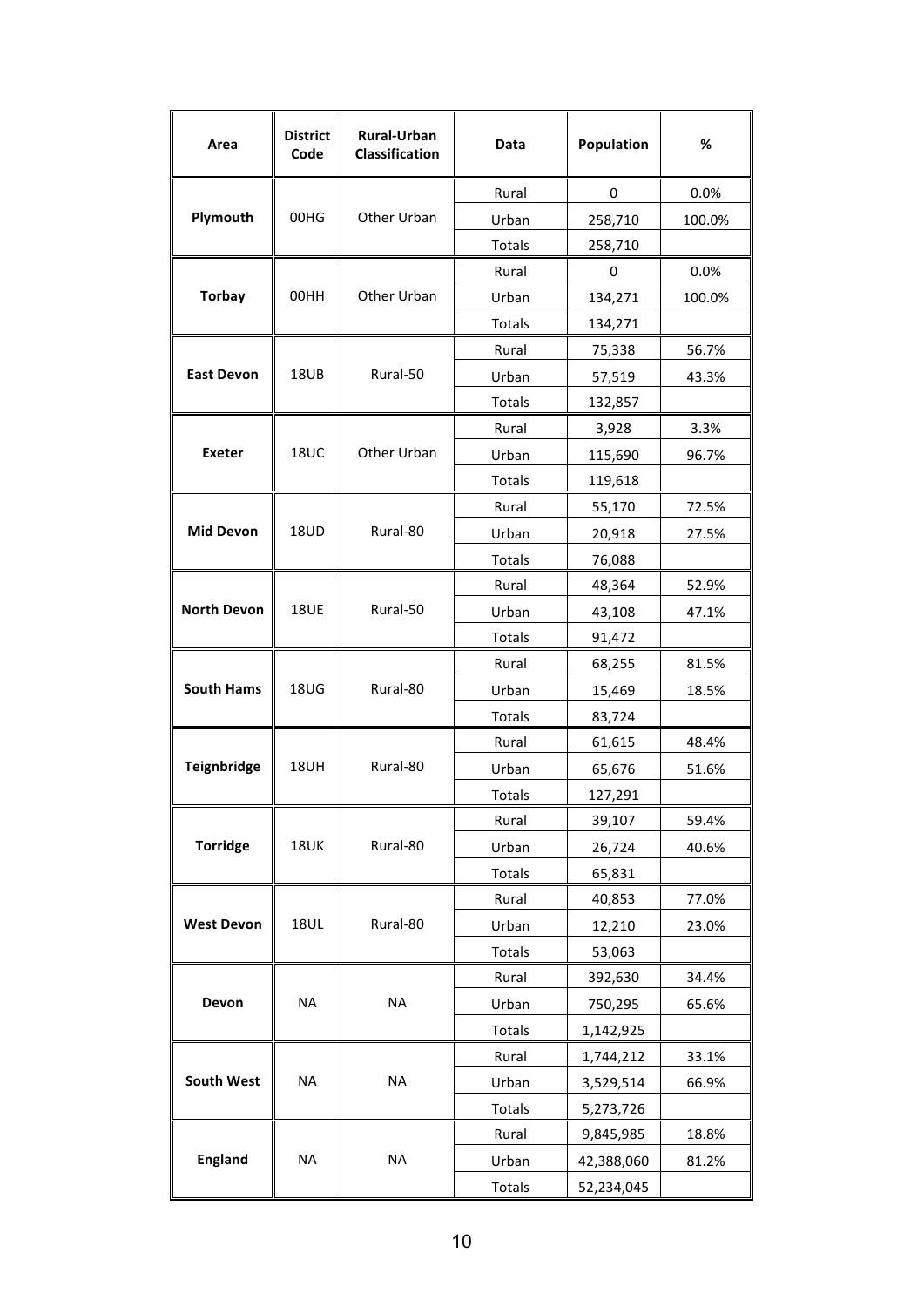b. **Population Growth**. The importance of the correct assessment of population numbers should not be understated as this, together with economic growth, are the main drivers in the SHMA process for deriving housing number projections. It is fortunate that the 2011 Census figures have recently been released, allowing members to compare projections with reality. Having already investigated how perceived housing requirements were inflated for the SW region as the draft RSS went through the acceptance process, Table 3 compares the projections for 2011 with the Census outcome. The results are stark: population growth across the County is approximately one third of the projection; and 5 out of Devon's 10 districts / UAs show a contraction in the number of people and not the predicted growth at all. These truths undermine the SHMA 'calculations' and call for drastic review of the relevant SHLAAs as a 5-year supply in these circumstances would be very different. This might prove especially important where developers or their representatives attempt to prove that an insufficient supply of land exists and the Local Plan goes into default mode, whereby there is a presumption in favour of sustainable development.

**4.3 New House Completions**. Very useful sources of information are the Annual Monitoring Reports (AMRs) produced by each district / UA as required by the Planning and Compulsory Purchase Act 2004. From these, Table 4, showing the achieved building of new dwellings 2010-11, has been compiled and compared against the annual 'requirement' of the Draft RSS and SofS figures. Compared with the Draft RSS, all but two districts/UAs – Exeter and West Devon – are in default. Regarding the SofS proposals, only West Devon built enough houses in that year. Also included is the number of new AH where specified; these figures are more encouraging, with the County achieving an overall percentage of 33.4% of AH in new build developments.

**4.4 House Prices and Affordability**. Whilst it is useful to be aware of conditions within the market and of average house prices being realised, it is more important to have some assessment of affordability. Generally, this is calculated from the ratio of median house prices to median earnings but, when considering the requirement for AH, it is more relevant to compare the lower quartile house prices with the lower quartile earnings within an LAD. Table 5 shows information gleaned from local data provided by House Builders Federation and Defra, both from the website**<sup>19</sup>** and the Statistical Digest of Rural England 2012. The latter contains the following interpretation:

**"***The data shows that the most rural areas have, on average, lower affordability than other types of area. The ratio between house prices and earnings decreased between 2007 and 2009. This was almost certainly due to the recession negatively impacting on house prices. Because earnings did not decrease at the same rate the ratio is seen to drop. There has been an increase since 2009 back to 2004 levels. The pattern of change over the past 13 years has been broadly similar across all area types, but the gap between the ratio in rural areas and the ratio in more urban areas has widened. This suggests that for the lower earners in rural areas housing affordability has decreased at a faster rate than for those in urban areas.*" **20**

The poor affordability figures across the County demonstrate the dire need of AH in Devon, which might be in stark contrast with other parts of the country.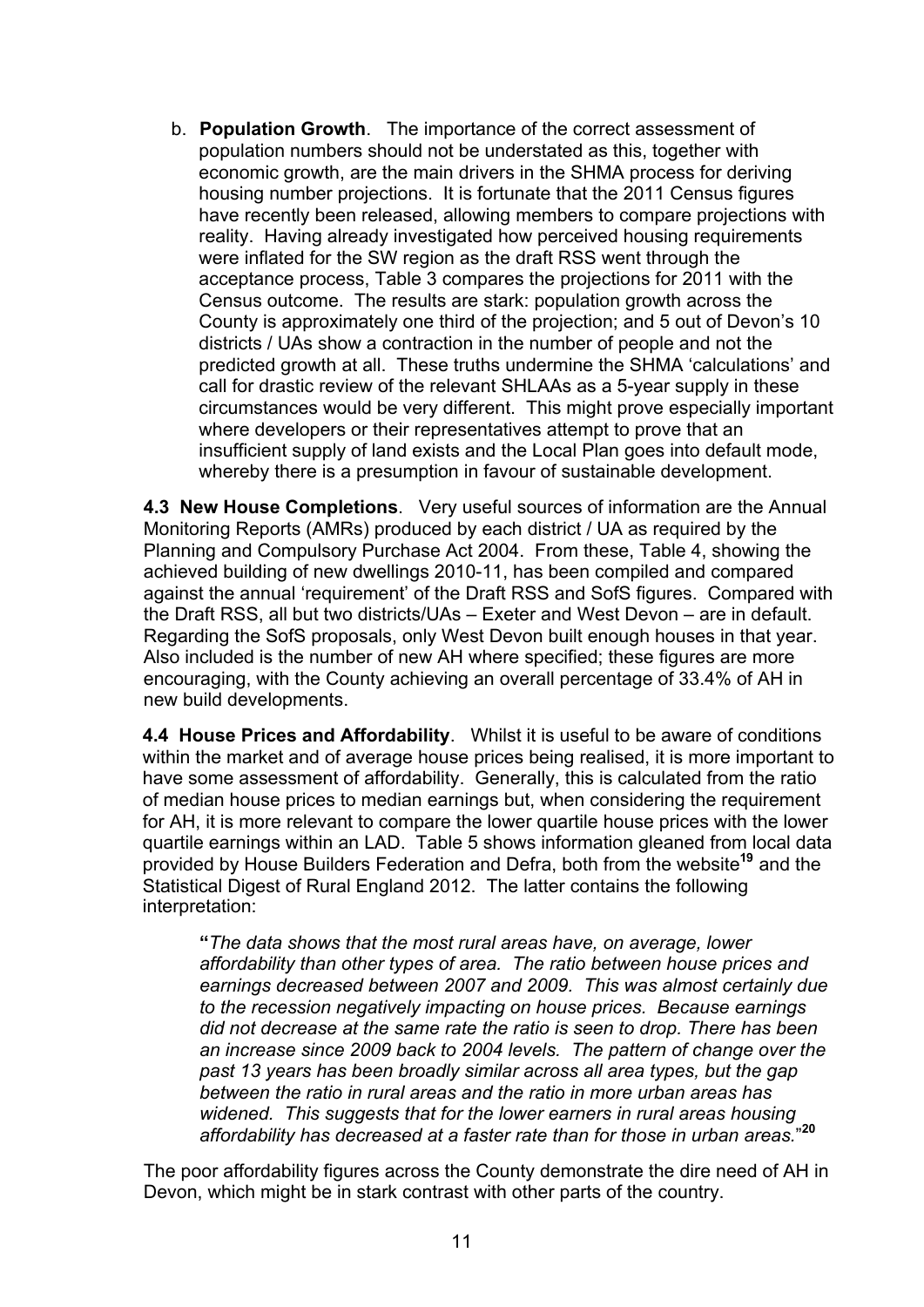**4.5 Demography, Infrastructure and Household Sizes**. Whereas it is widely reported that people are living longer in the UK, a study accepted for the Royal Commission on Environmental Pollution by the Devon Conservation Forum (DCF) demonstrated that the changes in the demography of rural Devon are significantly more complex and have fundamental effects on housing requirements.**<sup>21</sup>** The normal population pyramid can be expected to become ever-more skewed, with a small increase in the number of young people, a modest increase in the number of persons of working age, and a large increase in a rapidly ageing population for Devon. This translates into different infrastructure needs – for example, less schools and more care homes – with household sizes increasing as the aged are cared for by families at home through lack of alternatives. In contrast to the DCF's report, the table below shows the Zero Net Migration scenario in the now-out-ofdate Draft RSS, predicting that household sizes will decrease which equates to an increase in the number of houses needed:

| District / UA      | <b>Average Household Size - Projected</b> |         |      |      |      |      |  |  |  |  |  |
|--------------------|-------------------------------------------|---------|------|------|------|------|--|--|--|--|--|
|                    | 2001                                      | 2006    | 2011 | 2016 | 2021 | 2026 |  |  |  |  |  |
| <b>PLYMOUTH</b>    | 2.29                                      | 2.21    | 2.12 | 2.04 | 1.99 | 1.96 |  |  |  |  |  |
| <b>TORBAY</b>      | 2.2                                       | 2.12    | 2.03 | 1.95 | 1.88 | 1.82 |  |  |  |  |  |
| <b>EAST DEVON</b>  | 2.21                                      | 2.17    | 2.11 | 2.03 | 1.95 | 1.88 |  |  |  |  |  |
| <b>EXETER</b>      | 2.26                                      | 2.2     | 2.14 | 2.07 | 2.02 | 1.99 |  |  |  |  |  |
| <b>MID DEVON</b>   | 2.39                                      | 2.28    | 2.19 | 2.1  | 2.01 | 1.94 |  |  |  |  |  |
| <b>NORTH</b>       |                                           |         |      |      |      |      |  |  |  |  |  |
| <b>DEVON</b>       | 2.33                                      | 2.25    | 2.17 | 2.1  | 2.04 | 2    |  |  |  |  |  |
| <b>SOUTH HAMS</b>  | 2.29                                      | 2.23    | 2.17 | 2.1  | 2.03 | 1.97 |  |  |  |  |  |
| <b>TEIGNBRIDGE</b> | 2.29                                      | 2.21    | 2.13 | 2.05 | 1.97 | 1.92 |  |  |  |  |  |
| <b>TORRIDGE</b>    | 2.33                                      | 2.23    | 2.15 | 2.08 | 2.01 | 1.96 |  |  |  |  |  |
| <b>WEST DEVON</b>  | 2.35                                      | 2.21    | 2.08 | 1.95 | 1.84 | 1.74 |  |  |  |  |  |
| <b>DEVON</b>       | 2.28                                      | $2.2\,$ | 2.12 | 2.04 | 1.98 | 1.93 |  |  |  |  |  |

From data collected in the 2011 Census, ONS observes that across England the average size of households has been steady at 2.4 since 1991, also reporting that there has been a 20% increase in 20-34 year-olds living with parents since  $1997<sup>22</sup>$ .

#### **5. Courses of Action**

5.1 Thus armed with an outline understanding of the planning system, with an appreciation of the various factors involved and how Devon has arrived in its current situation, it would be hoped that CPRE members will feel better prepared to argue the case against inappropriate applications. It is important to note that development is both expected and accepted, and that all CPRE's dealings demonstrate that approach. Particular to housing, the population of the UK and in all counties will increase by some margin over time and we must consider objective strategies for both the short and longer term**<sup>23</sup>**. With limited resources, CPRE Devon must also have realistic expectations of what its members can achieve, identifying early where additional support might be warranted and employing to best effect the expertise the Branch has available.

5.2 The previous planning regime applied a useful 'plan, monitor and manage' approach to assessing need and dealing with land supply for housing development. As has been highlighted, the NPPF is effectively a return to a conventional 'predict and provide' approach, using population and household projections as a basis for determining future demand**<sup>24</sup>**, aimed at maximising land supply in the hope that this will encourage increased house building and thereby improve affordability<sup>25</sup>. As this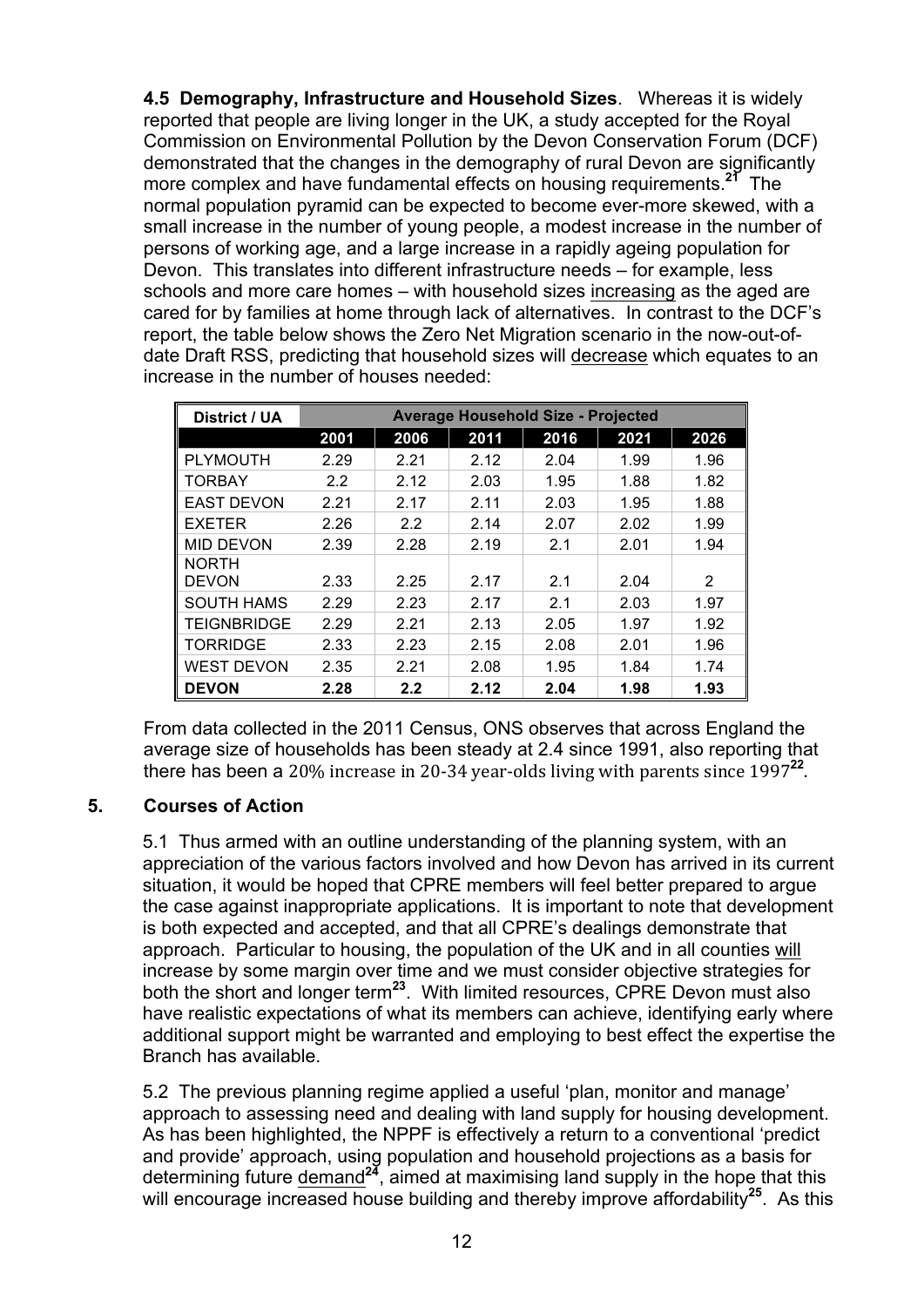paper has demonstrated, however, discrepancies may well exist between theoretical predictions of aspirational demand which, together with the nonavailability of finance, can frequently lead to an over-supply of land allocated to housing. Taking a critical view on assumptions made and local evidence presented concerning population and household change will become increasingly important, whereby unduly optimistic housing provision can be 'monitored' and (hopefully) 'managed'.

5.3 Each situation will be different, but possible courses of action could be as follows, with the Branch providing members with objective evidence by which they might challenge inappropriate development:

- a. Where a local plan is being prepared:
	- i. Examine RSS (if relevant) and SHMA figures as proposed by the LPA. Discover when these were compiled;
	- ii. Determine RSS / SHMA key underpinning assumptions and projections for economic growth, total population, rates of inmigration, assumed household size and the type and numbers of houses to be built;
	- iii. Determine where possible the actual figures for the above factors over recent years**<sup>26</sup>**. Investigate whether these have been updated by a census or other review;
	- iv. Investigate what assessment has been made of the requirement for AH and how this will be incorporated into plans.
	- v. If concerned, approach local councillors, brief them on findings and canvass their support to address the housing situation as proposed in the local plan. Seek to form an alliance with them;
	- vi. Write to the LPA to record formally the evidence provided.
- b. Where a plan has been approved:
	- i. Determine RSS / SHMA key underpinning assumptions and projections for economic growth, total population, rates of inmigration, assumed household size and the type and numbers of houses to be built;
	- ii. Monitor actual figures as and when they become available, and identify variance from those projected<sup>27</sup>;
	- iii. Investigate the SHLAA to determine how phased development should proceed i.e. to ensure that brownfield sites, low quality agricultural land and sites that have least impact on the environment are used first. Unfortunately, the national target to build 60% of all new houses on brownfield sites has been abolished – on specious grounds according to CPRE**<sup>28</sup>** – but, nonetheless, the NPPF still encourages LPAs to re-use previously-developed land.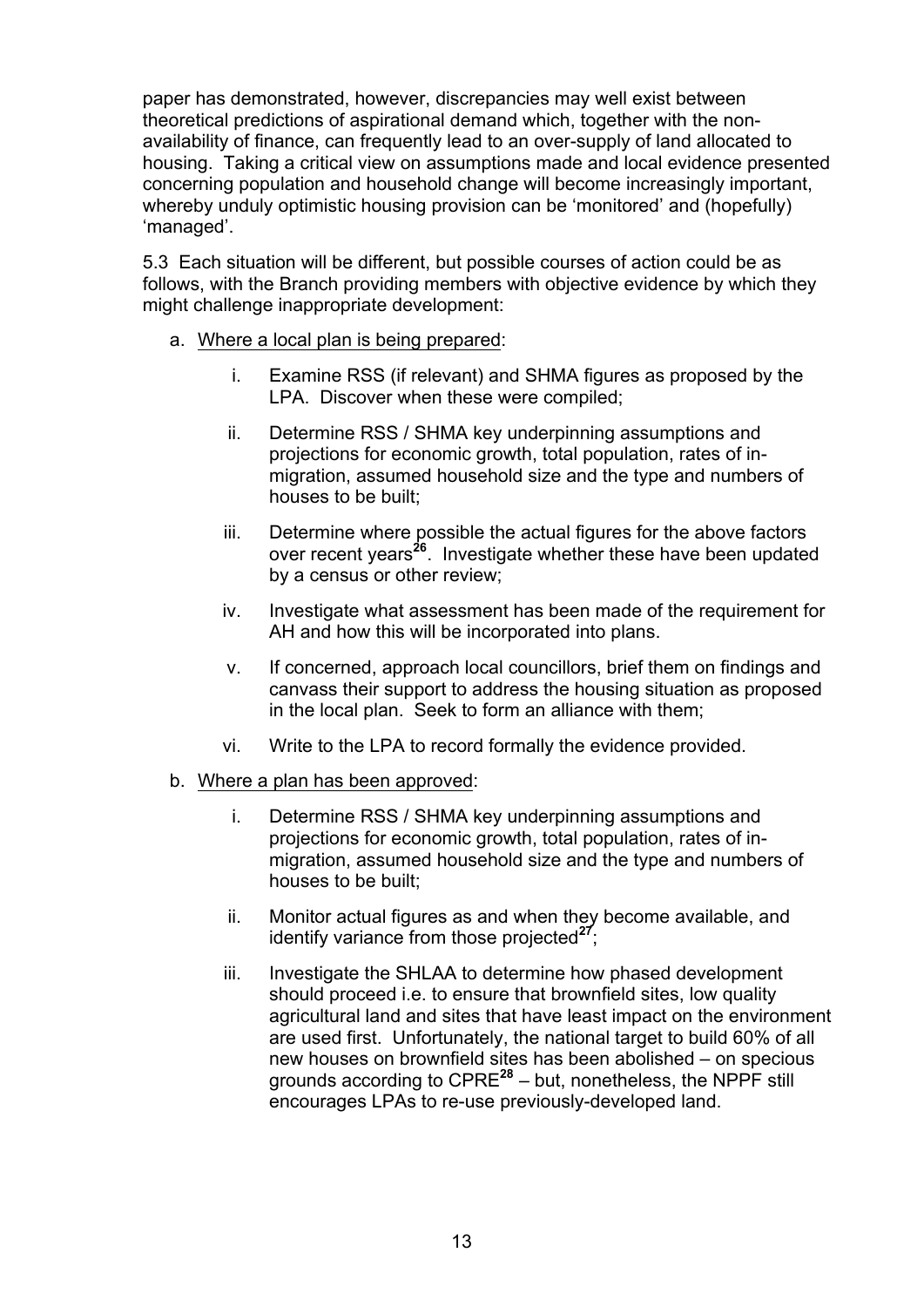- c. Where a development has been proposed:
	- i. Compare the proposed site with the SHLAA phased development as above;
	- ii. Consider the mix of dwellings within the development, with particular emphasis on the number of affordable homes. These should match those figures in the SHMA and not be only the subjective view of the developer of project viability**<sup>29</sup>**;
	- iii. Consider the "sustainability" of the application**<sup>30</sup>**. The Code for Sustainable Homes (the Code or CSH) is the national standard for the sustainable design and construction of new homes. The Code aims to reduce carbon emissions and create homes that are more sustainable. It is entirely voluntary, and is intended to help promote higher standards of sustainable design above current Building Regulations minima. The Code measures the sustainability of new homes against nine categories of sustainable design, rating the 'whole home' as a complete package. It covers energy/CO2, water, materials, surface water runoff (flooding and flood prevention), waste, pollution, health and well-being, management and ecology. The Code uses a one to six star rating system to communicate the overall sustainability performance of a new home against these nine categories, setting minimum standards for energy and water use. A good practice guide for sustainable design and construction is available online**<sup>31</sup>**.
	- iv. Also think about the sustainability of the whole community, just some of the factors for which are:
		- 1. Transport links roads (during construction and beyond), rail, public transport, cycle routes, pedestrian routes and public rights of way. To promote and encourage non-car based modes of transport and reduce journey lengths;
		- 2. To provide for education, skills and lifelong learning to:
			- a. Meet the needs of the local population, and
			- b. Meet local employment needs;
		- 3. To maintain and improve cultural, social and leisure provision;
		- 4. To maintain the local amenity, quality and character of the local environment;
		- 5. To conserve and enhance biodiversity;
		- 6. To maintain and enhance the environment in terms of air, soil and water quality;
		- 7. To contribute towards a reduction in local emissions of greenhouse gases;
		- 8. To ensure that there is no increase in the risk of flooding;
		- 9. To ensure energy consumption is as efficient as possible;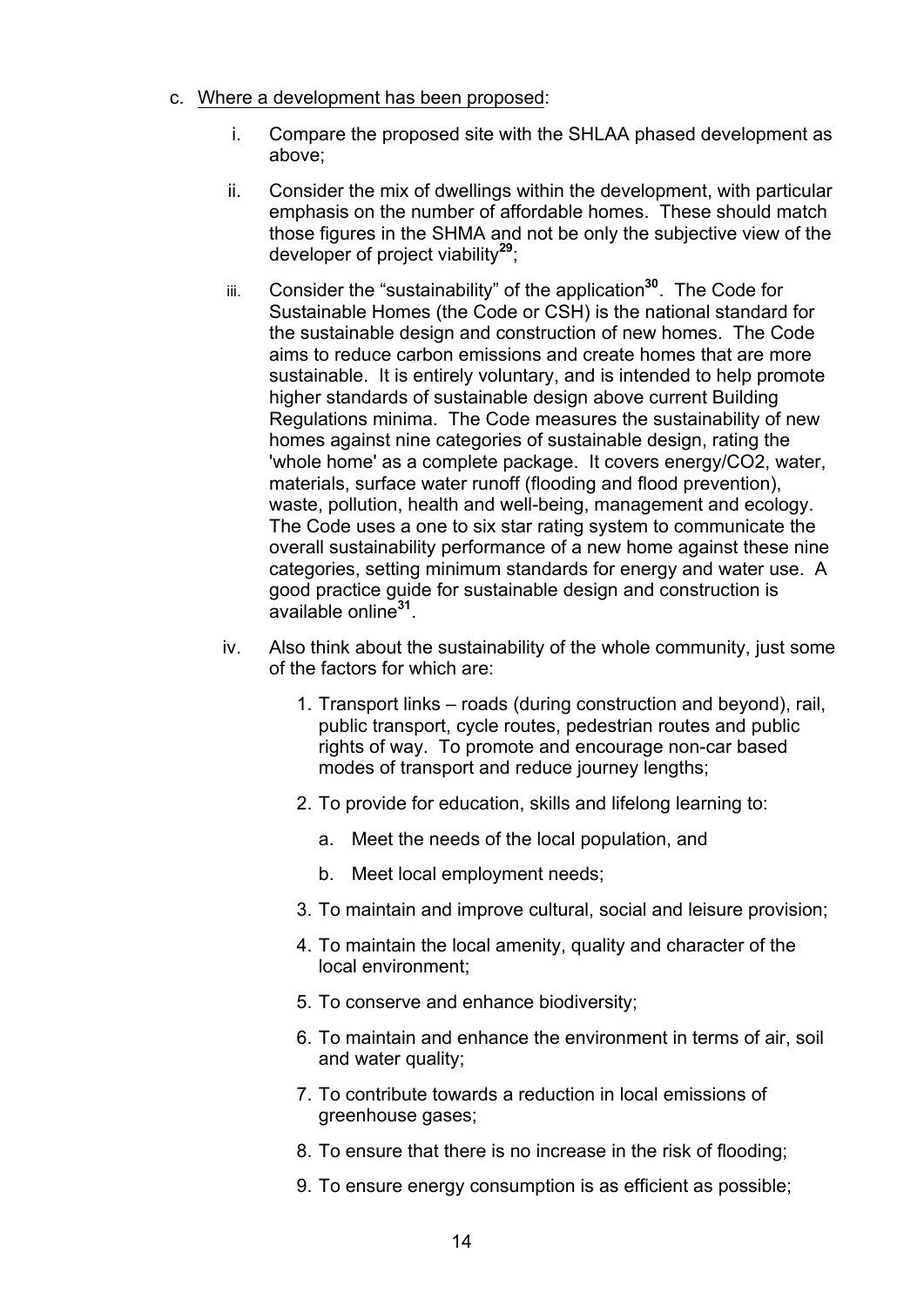- 10. To promote wise use of waste resources whilst reducing waste production and disposal;
- 11. To maintain sustainable growth of employment, to match levels of jobs with the economically active workforce;
- 12. To support sustainable growth of businesses, including working from home with fast broadband provision.

# **6. Affordable Housing as a Priority32**

6.1 As explained previously, a principle requirement to sustaining the community in Devon's mostly-rural environment is the provision of affordable housing, which appropriately is one of the priorities in the Branch Plan. As it remains the local councils' responsibility to provide AH, an easy CPRE alliance with councillors to address this problem should be possible. The key to this issue is the identification of actual need**<sup>33</sup>**. Devon Home Choice places applicants into 5 housing bands**<sup>34</sup>** as follows:

- A Emergency Housing Need
- B High Housing Need
- C Medium Housing Need
- D Low Housing Need
- E No Housing Need

As implied, Band E is awarded if it is assessed that the applicant lives in a home that is adequate to meet their housing need, or if they have income/ capital that would enable them to resolve their own housing problems. Nonetheless, Band E applicants form part of the housing registers which might therefore give a distorted view of actual need. An example, demonstrating how the inclusion of Band E figures provides an unrealistic view of need, comes from South Hams for which the breakdown of the housing list proved to be as follows:

- Band  $A 1$  (00.00%)
- Band B  $-$  181 (10.23%)
- Band C  $285 (16.17%)$
- Band  $D 480$  (27.08%)
- Band  $E 822$  (46.47%)

The same research also confirmed that no more than 2% of the list can be people from outside the area. All Devon districts / UAs are able to investigate relevant figures for their own areas as provided by quarterly monitoring reports on the Devon Home Choice website**<sup>35</sup>**.

6.2 Nevertheless, it is clear that insufficient numbers of new properties will be provided as part of larger developments, with the norm being about 30% of affordable homes, despite the need having been assessed by SWRA and others as being much higher. CPRE Gloucestershire has suggested a threshold at which the local authority can require a proportion of AH should be set at 2 dwellings to give the local authority the flexibility to maximise AH**<sup>36</sup>**.

6.3 The reduction in the Government subsidy for AH from £60k to £15-20K has had a direct impact on the financial viability of developments and reduced the proportion of AH within them. Particularly in view of SofS's statement of 6<sup>th</sup> September<sup>6</sup>, Viability Assessments (VA) will become increasingly common and important as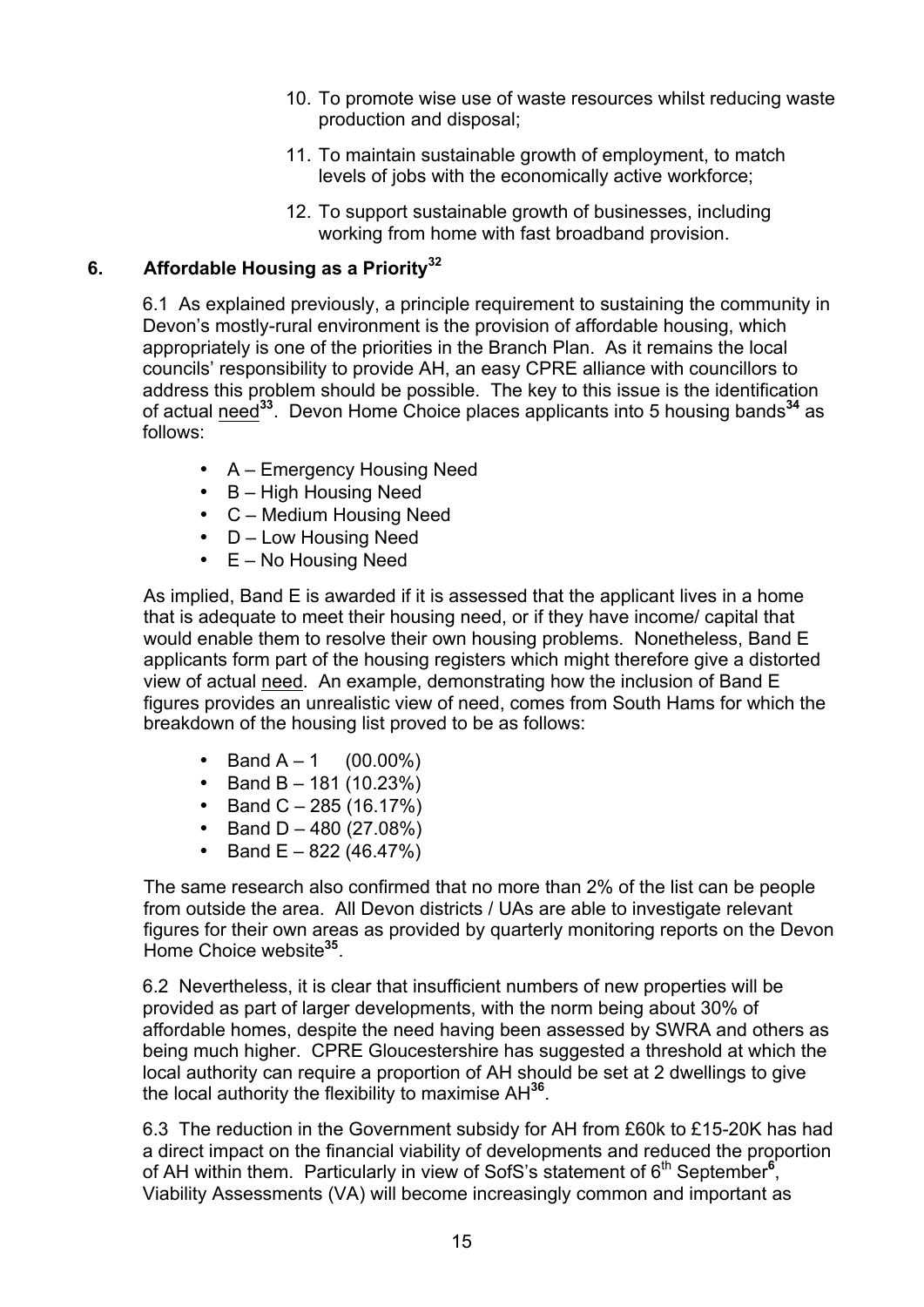developers seek to remove Section 106 obligations for AH and other requirements placed upon them by LPAs.

6.4 As a result of these factors, many districts are continually playing 'catch-up' and not succeeding in improving the provision of AH. For example, the 2008 SHMA for the Northern Peninsula (North Cornwall, Torridge, North Devon and West Somerset) cites the requirement for AH as a proportion of projected new supply to be 151% in North Devon and 75% in Torridge, just to address the then-existing backlog**<sup>37</sup>**. Counter to this, the Strategic Viability Assessment completed 3 months earlier found that, for larger sites, a 45% AH quota would be "favourable and viable" in these districts. This was before the AH subsidy was cut.

6.5 Alternative sources of subsidy should be explored**<sup>38</sup>**, such as:

- a. Local authority cash reserves and receipts;
- b. Local authority land;
- c. Grants made under the Local Government Act 1988;
- d. Money collected through the council tax on second homes;
- e. On-site developer contributions through planning obligations;
- f. Commuted sums taken from planning obligations made in the context of other developments to fulfil the requirements of the Local Development Framework for off-site contributions in lieu of on-site**<sup>39</sup>**;
- g. Assistance from other public bodies such as English Partnerships.

6.6 Rather than depend on new build properties, councils will therefore have to be encouraged to progress a number of other measures to address AH shortfalls, such as:

- a. Careful assessments of actual need within each community, including examination and correct prioritisation of applications to ensure claimants are working locally or have a long-established connection with the settlement. This is best achieved by a local housing needs survey showing the number of dwellings, the distribution of sizes and the amount that the target population can afford;
- b. Better use of available properties and review of "rent for life" policies;
- c. Bring back into residential use long-term empty properties and, where appropriate, acquire properties under compulsory purchase**<sup>40</sup>**;
- d. Councils undertaking to build their own affordable housing on land they own;
- e. Maintenance of the affordable housing stock and immediate reinvestment should housing be sold off.
- f. Convert trading units and shops into residential units.
- g. Investigate the use of storage areas above shops that could be used for AH (noting that insurance premiums for the shops would increase as a result).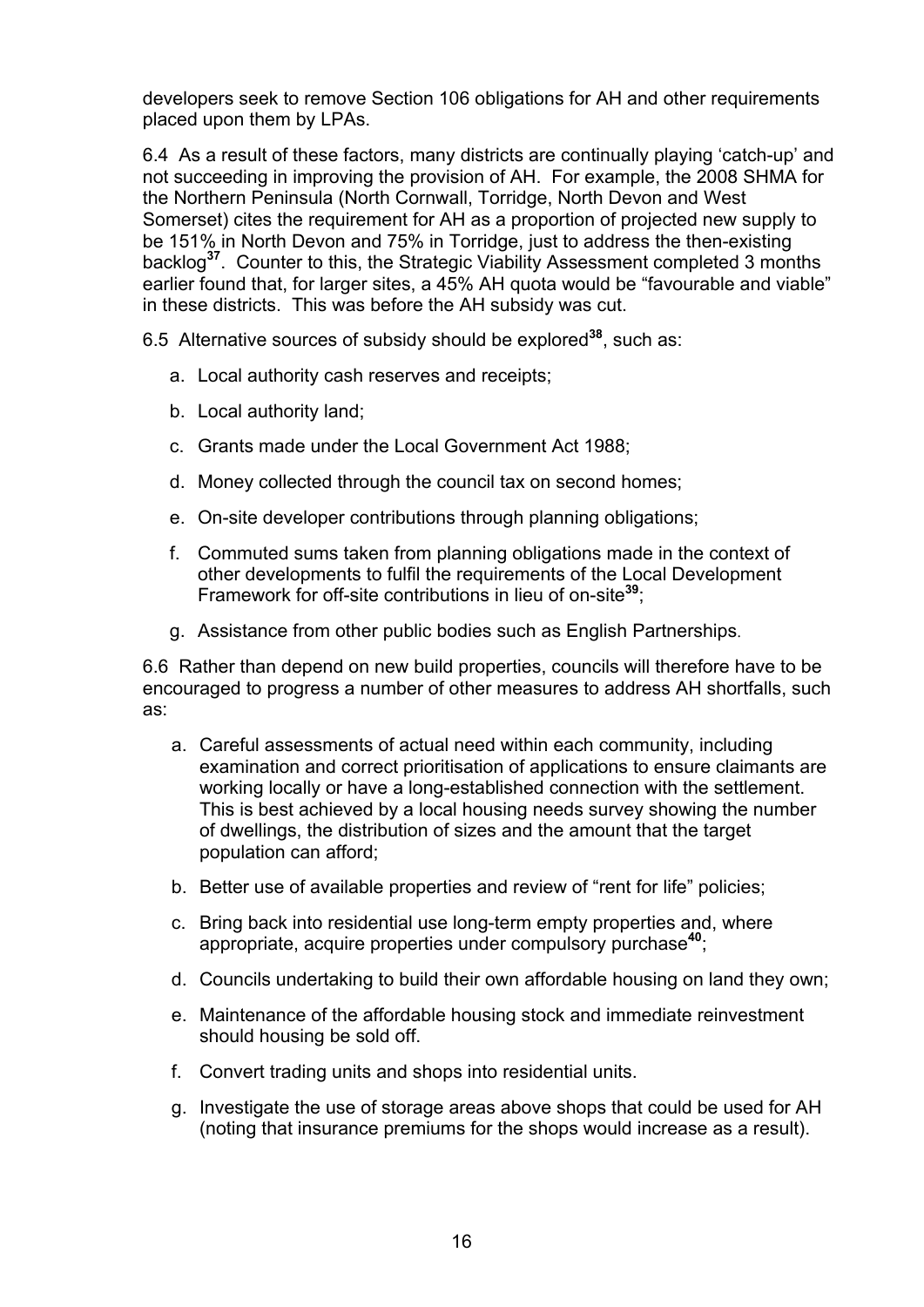# **7. How Can The Branch Help?**

7.1 With the CPRE districts and membership mainly adopting a reactive stance to developments as they occur, the Branch should not only aid them as necessary to deal with individual events, but also to provide the 'back row' guidance and information to ease the task. Examples of what the Branch should seek to achieve:

- a. Maintain and update the key databases of the factors covered in this paper in order to provide easy access for the membership.
- b. Identify and liaise with key stakeholders other charities, National Parks, individual experts, neighbouring CPRE branches, regional and county authorities. To an extent, the Advisory Group already fulfils this function, but it is believed that this effort could be expanded further.
- c. The Branch should review its priorities on a regular basis and launch Countywide campaigns to promote relevant issues.
- d. Seek the support of National Office (NO) for help in specific circumstances or if specialist expertise is required.
- e. Regular contact with Devon's MPs should be made, either to advance the Branch's own requirements or in support of NO initiatives.

#### **8. What Do We Want From NO?**

8.1 This investigation has highlighted a number of deficiencies in higher-level policies that leave LPAs and CPRE members alike dealing with uncertainty and confusion. It is not CPRE's or NO's role to address these seemingly-intractable matters, but they all directly affect the Branch's activities regarding new house building. Examples are:

- a. How much land do we require now and into the future for food production? Assuming that reducing to zero would be unacceptable, what is the lower limit? Is reliance on the global market for food accepted for the longer term? Shouldn't locally-grown foodstuffs be at the centre of environmental policy to reduce 'food-miles'?
- b. Is the Government prepared to accept an ever-increasing population? It is not CPRE's role to question immigration or birth-rate policies, but population growth is the key factor in driving the relentless expansion of the housing market.
- c. Defra's bio-diversity policies seek more food production whilst DCLG's stance threatens to permit high-grade agricultural land to be lost irretrievably to urban development.
- d. If land is not to be needlessly wasted, should the density of new housing be increased? Furthermore, more innovative housing design should be encouraged to provide greater energy efficiency and adaptability of use, regarding size of families and matching local characteristics.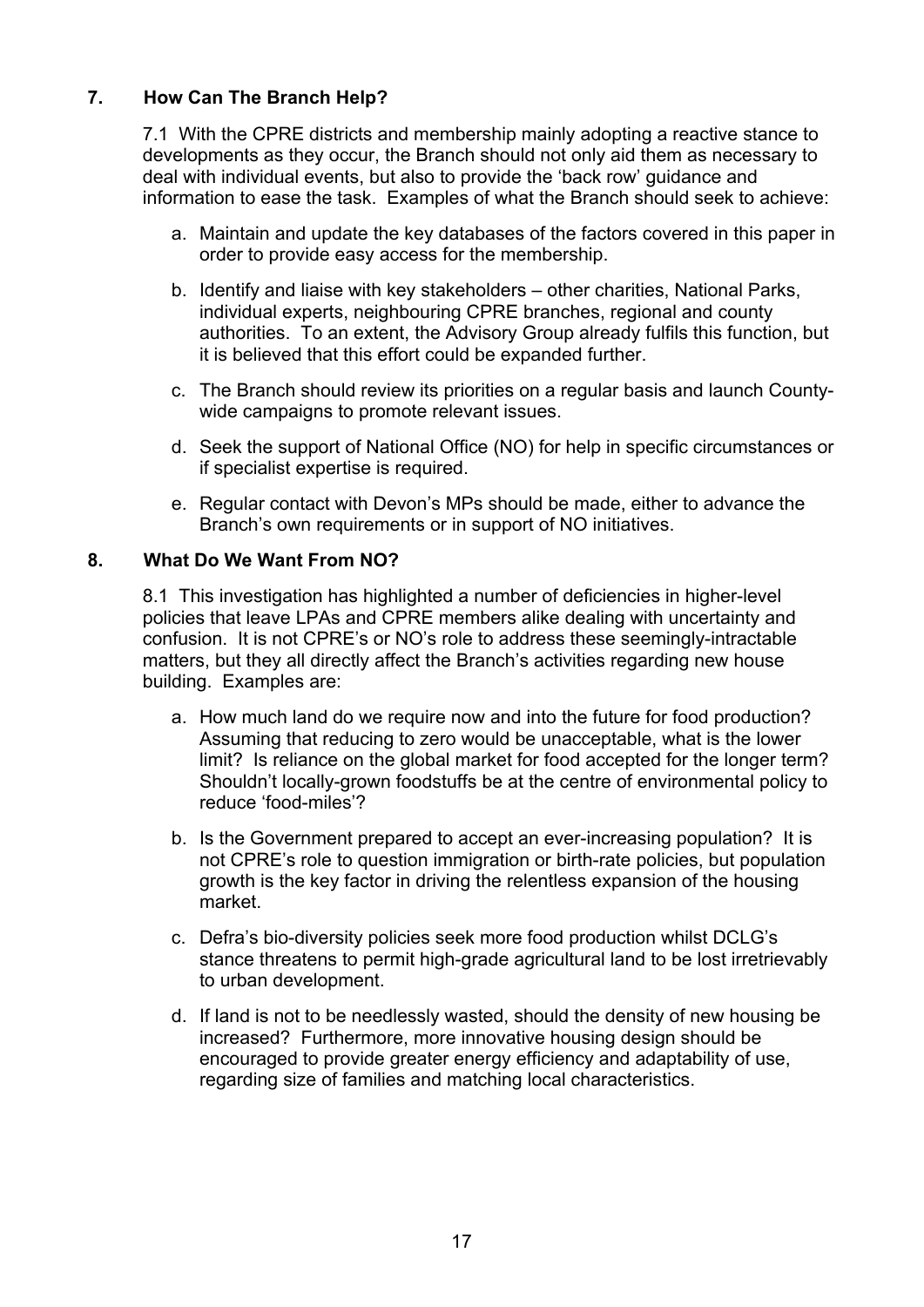#### **9. Conclusion**

The paper's view of the planning system is that is has been in a state of continual change over the last few years and the introduction of the Localism Act and NPPF have done nothing to restore clarity; rather, the reverse is true. Despite this, opposition to inappropriate large developments for housing should be at the heart of CPRE's activities, as these bring the irreversible loss of agricultural land, countryside and outstanding landscapes. Nonetheless, significant migration into rural areas is likely to continue and CPRE cannot assume otherwise: the demand will continue if not the need. Accordingly, CPRE should endeavour to provide its membership with relevant information by which to challenge the worst excesses of the system, but ever mindful that the sustainability of the Devon environment is likely to depend upon the provision of additional affordable homes. In parallel, the Branch and NO should try to influence the Government and other policy makers by demonstrating clearly the effects of current policies upon the rural environment, whilst seeking to form alliances with like-minded individuals and groups.

CPRE Devon October 2012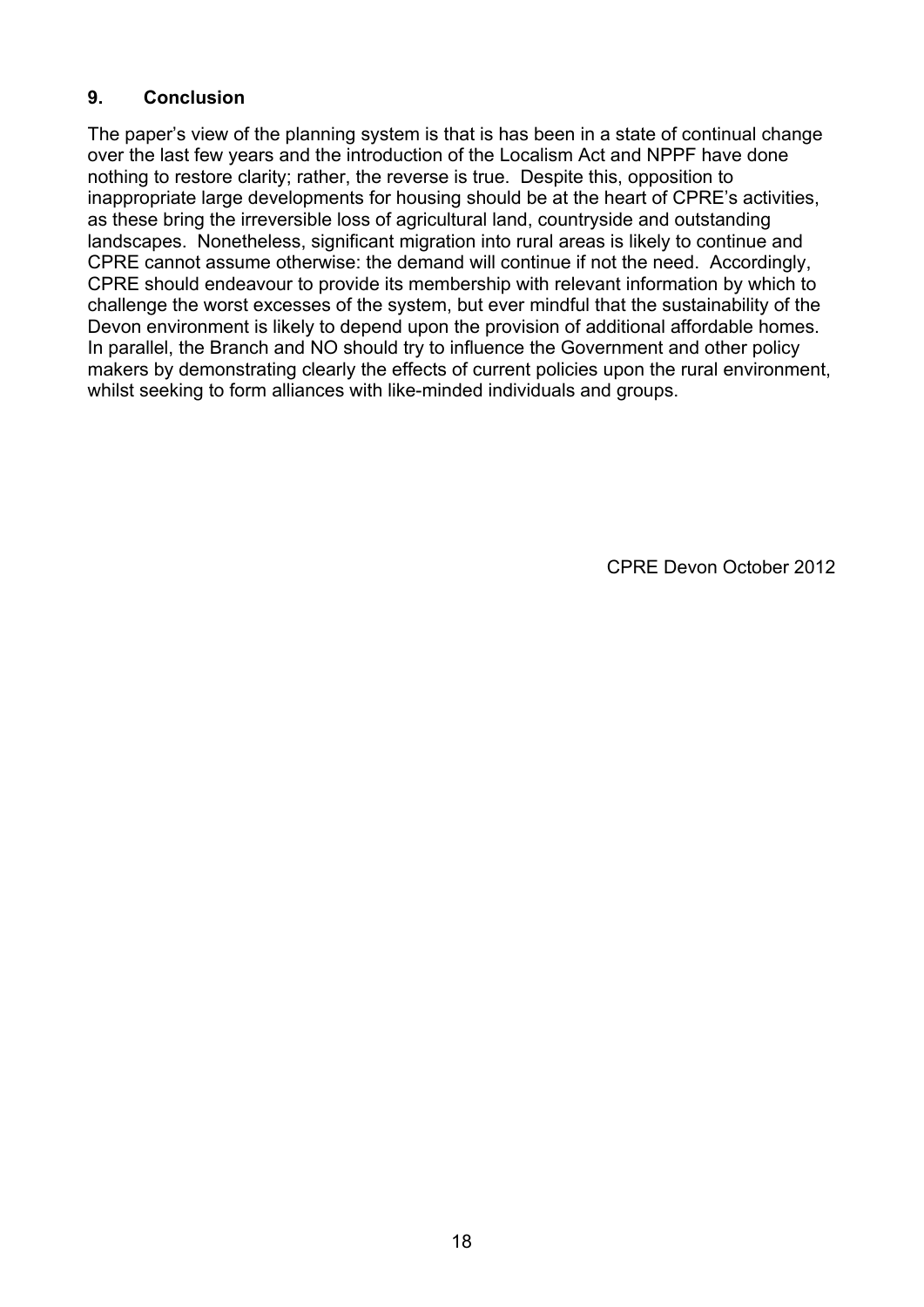| <b>Local Authority</b>    | <b>Current stage of</b><br>consultation and date of<br>next stage | Date of EiP or Date of<br>Report | <b>Plan Period</b>              | <b>Date Adopted</b> | Overall<br><b>Housing</b><br><b>Numbers</b> |
|---------------------------|-------------------------------------------------------------------|----------------------------------|---------------------------------|---------------------|---------------------------------------------|
| East Devon                | Consultation in process                                           | 2013 tbc                         | 2006 - 2026                     | 2013 tbc            | 15,000                                      |
| Exeter                    |                                                                   | 23 November 2011                 | 2006 - 2026                     | 21 February 2012    | 12,000                                      |
| Mid Devon                 |                                                                   |                                  | 2006 - 2026                     | 01 July 2007        | 6,800                                       |
| N Dev &<br>Torridge Joint | Consultation - the<br>furthest behind of Devon                    | 2013 tbc                         |                                 |                     | 21,600                                      |
| Plymouth                  |                                                                   | 03 April 2007                    | 2006-2026                       | 23 April 2007       | 31,500                                      |
| Teignbridge               | Finalise submission<br>document Nov '12 to<br>SofS Feb 2013       | <b>July 2013</b>                 | New Local<br>Plan 2013-<br>2033 | Adopted 1996        | 12,400                                      |
| Torbay                    | 6 week consultation due<br>early Oct 12                           | <b>March 2013</b>                | 2012-2032                       | 2004 (until 2011)   | 10,000<br>(Undecided)                       |
| South Hams                |                                                                   | 27 November 2006                 |                                 | 21 December<br>2006 | 12,350                                      |
| West Devon                |                                                                   | 23 March 2011                    | 2006-2026                       | 19 April 2011       | 4,400                                       |

# **Table 1: Progress in Production of Core Strategy / Local Plans across Devon**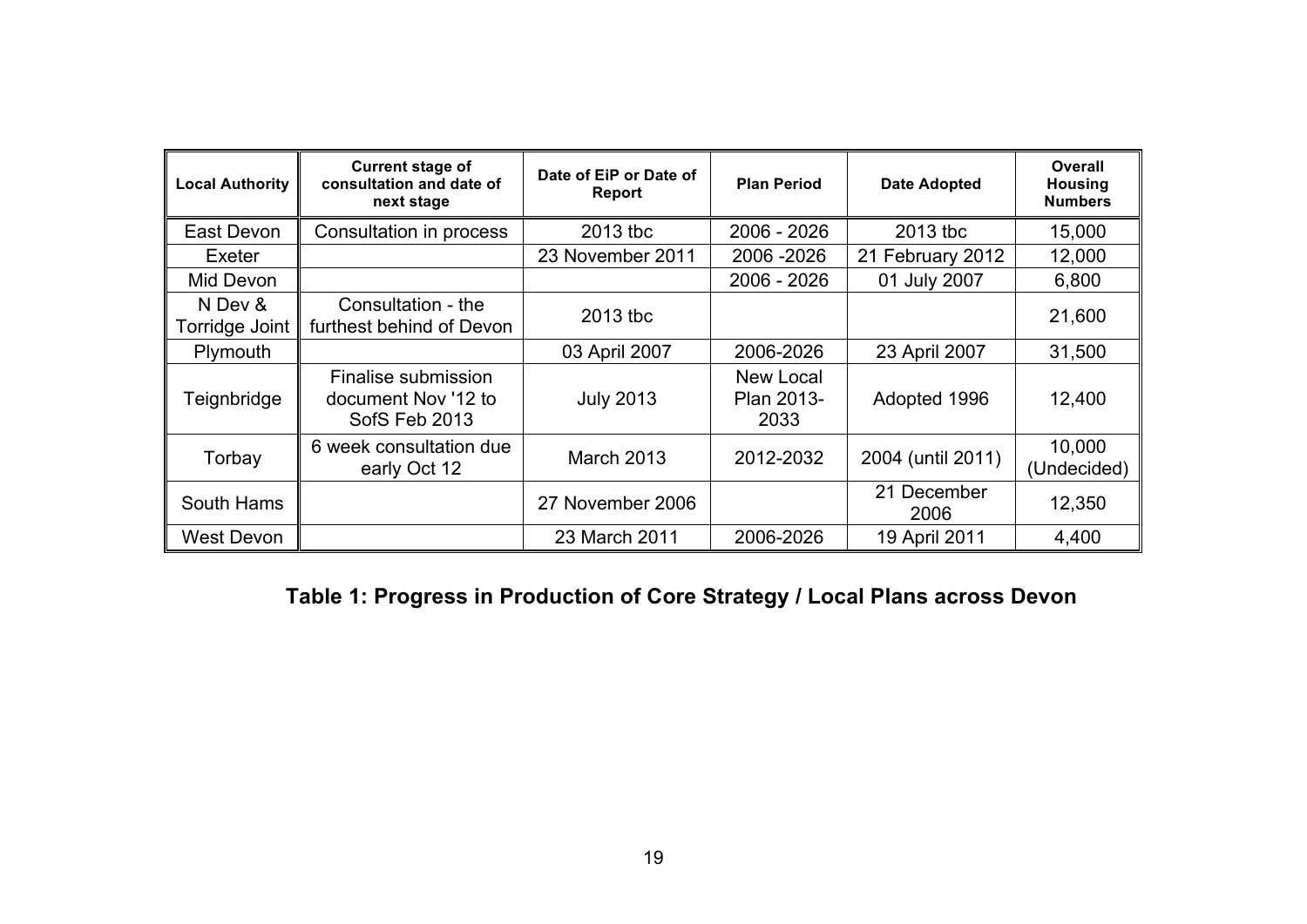|                        |                  | <b>Proposed Housing Numbers</b> |                         |         |                         |                         |                                                                                                                          |
|------------------------|------------------|---------------------------------|-------------------------|---------|-------------------------|-------------------------|--------------------------------------------------------------------------------------------------------------------------|
| <b>Local Authority</b> | <b>Draft RSS</b> | <b>Eip Panel Report</b>         |                         |         | <b>SofS Changes</b>     | <b>Remarks</b>          |                                                                                                                          |
|                        |                  |                                 | Change to<br><b>RSS</b> |         | Change to<br><b>EiP</b> | Change to<br><b>RSS</b> |                                                                                                                          |
| East Devon             | 11400            | 17100                           | 50.0%                   | 17100   | 0.0%                    | 50.0%                   |                                                                                                                          |
| <b>Exeter City</b>     | 10,500           | 12,000                          | 14.3%                   | 15,000  | 25.0%                   | 42.9%                   | This figure as comprises<br>7,500 houses in Cranbrook,<br>4,000 dwellings in East<br>Devon, and 2,000 in<br>Teignbridge. |
| Mid Devon              | 6400             | 7400                            | 15.6%                   | 7400    | 0.0%                    | 15.6%                   |                                                                                                                          |
| Torridge               | 4800             | 10700                           | 122.9%                  | 10700   | 0.0%                    | 122.9%                  | Torridge and North Devon                                                                                                 |
| North Devon            | 8100             | 10900                           | 34.6%                   | 10900   | 0.0%                    | 34.6%                   | are now a single authority.                                                                                              |
| <b>Plymouth City</b>   | 24500            | 24500                           | 0.0%                    | 33000   | 34.7%                   | 34.7%                   |                                                                                                                          |
| Teignbridge            | 8600             | 10400                           | 20.9%                   | 15900   | 52.9%                   | 84.9%                   |                                                                                                                          |
| Torbay                 | 10000            | 20000                           | 100.0%                  | 15000   | $-25.0%$                | 50.0%                   |                                                                                                                          |
| South Hams             | 11,000           | 11,800                          | 7.3%                    | 12,300  | 4.2%                    | 11.8%                   | South Hams and West<br>Devon are now a District                                                                          |
| <b>West Devon</b>      | 3,800            | 4,400                           | 15.8%                   | 4,400   | 0.0%                    | 15.8%                   | Authority sharing a single<br>CEO.                                                                                       |
| <b>Totals</b>          | 99,100           | 129,200                         | 30.4%                   | 141,700 | 9.7%                    | 43.0%                   | Combined figures for<br>Devon.                                                                                           |

**Table 2: Comparison of Assessment of Housing Requirements in Devon 2006-2026**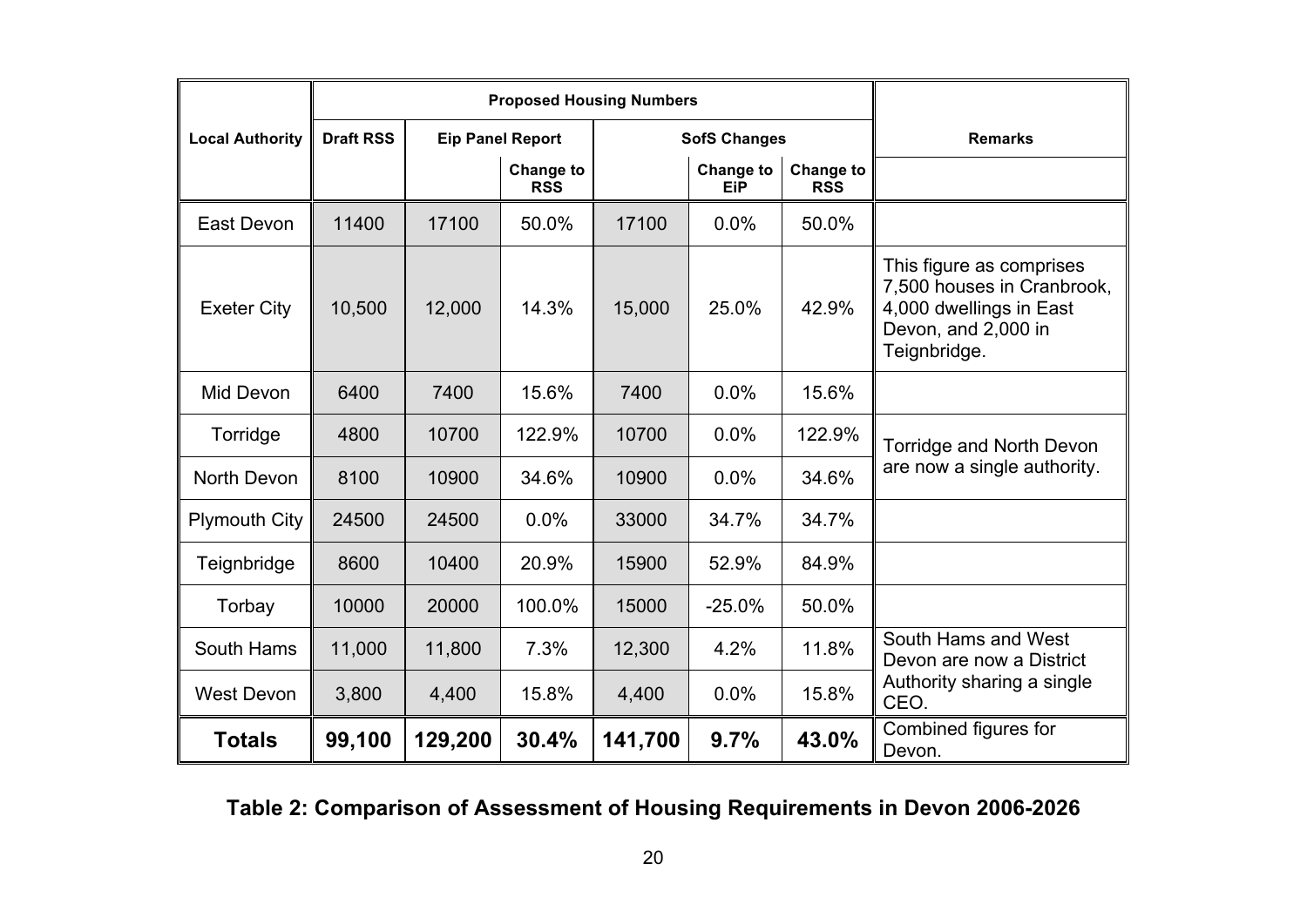| <b>District</b>    | 2001          | <b>2006 RSS</b> | 2011<br><b>Projection</b> | 2011<br><b>Census</b> |               | <b>Between Census</b> |        | <b>Projection 2006-2011</b> | <b>Actual 2006-2011</b> |             |
|--------------------|---------------|-----------------|---------------------------|-----------------------|---------------|-----------------------|--------|-----------------------------|-------------------------|-------------|
|                    | <b>Census</b> | <b>Baseline</b> |                           |                       | <b>Growth</b> | Annual<br>$\%$        | Growth | Annual %                    | Growth                  | Annual<br>% |
| <b>East Devon</b>  | 125,700       | 131,100         | 135,500                   | 132,500               | 6,800         | 0.54%                 | 4,400  | 0.67%                       | 1,400                   | 0.21%       |
| <b>Exeter</b>      | 111,200       | 119,800         | 124,000                   | 117,800               | 6,600         | 0.59%                 | 4,200  | 0.70%                       | $-2,000$                | $-0.33%$    |
| <b>Mid Devon</b>   | 69,900        | 74,500          | 77,700                    | 77,800                | 7,900         | 1.13%                 | 3,200  | 0.86%                       | 3,300                   | 0.89%       |
| <b>North Devon</b> | 87,700        | 91,500          | 93,900                    | 93,700                | 6,000         | 0.68%                 | 2,400  | 0.52%                       | 2,200                   | 0.48%       |
| <b>South Hams</b>  | 81,900        | 83,200          | 86,100                    | 83,100                | 1,200         | 0.15%                 | 2,900  | 0.70%                       | $-100$                  | $-0.02%$    |
| <b>Teignbridge</b> | 121,200       | 125,500         | 129,800                   | 124,200               | 3,000         | 0.25%                 | 4,300  | 0.69%                       | $-1,300$                | $-0.21%$    |
| Torridge           | 59,100        | 64,200          | 67,200                    | 63,800                | 4,700         | 0.80%                 | 3,000  | 0.93%                       | $-400$                  | $-0.12%$    |
| <b>West Devon</b>  | 48,900        | 51,200          | 52,700                    | 53,500                | 4,600         | 0.94%                 | 1,500  | 0.59%                       | 2,300                   | 0.90%       |
| <b>Plymouth</b>    | 241,000       | 248,300         | 251,900                   | 256,400               | 15,400        | 0.64%                 | 3,600  | 0.29%                       | 8,100                   | 0.65%       |
| Torbay             | 130,000       | 133,300         | 136,700                   | 131,000               | 1,000         | 0.08%                 | 3,400  | 0.51%                       | $-2,300$                | $-0.35%$    |
|                    |               |                 |                           |                       |               |                       |        |                             |                         |             |
| <b>Devon</b>       | 1,076,600     | 1,122,600       | 1,155,500                 | 1,133,800             | 57,200        | 0.53%                 | 32,900 | 0.59%                       | 11,200                  | 0.20%       |

**Table 3: Comparison of RSS Population Projections and Census Results**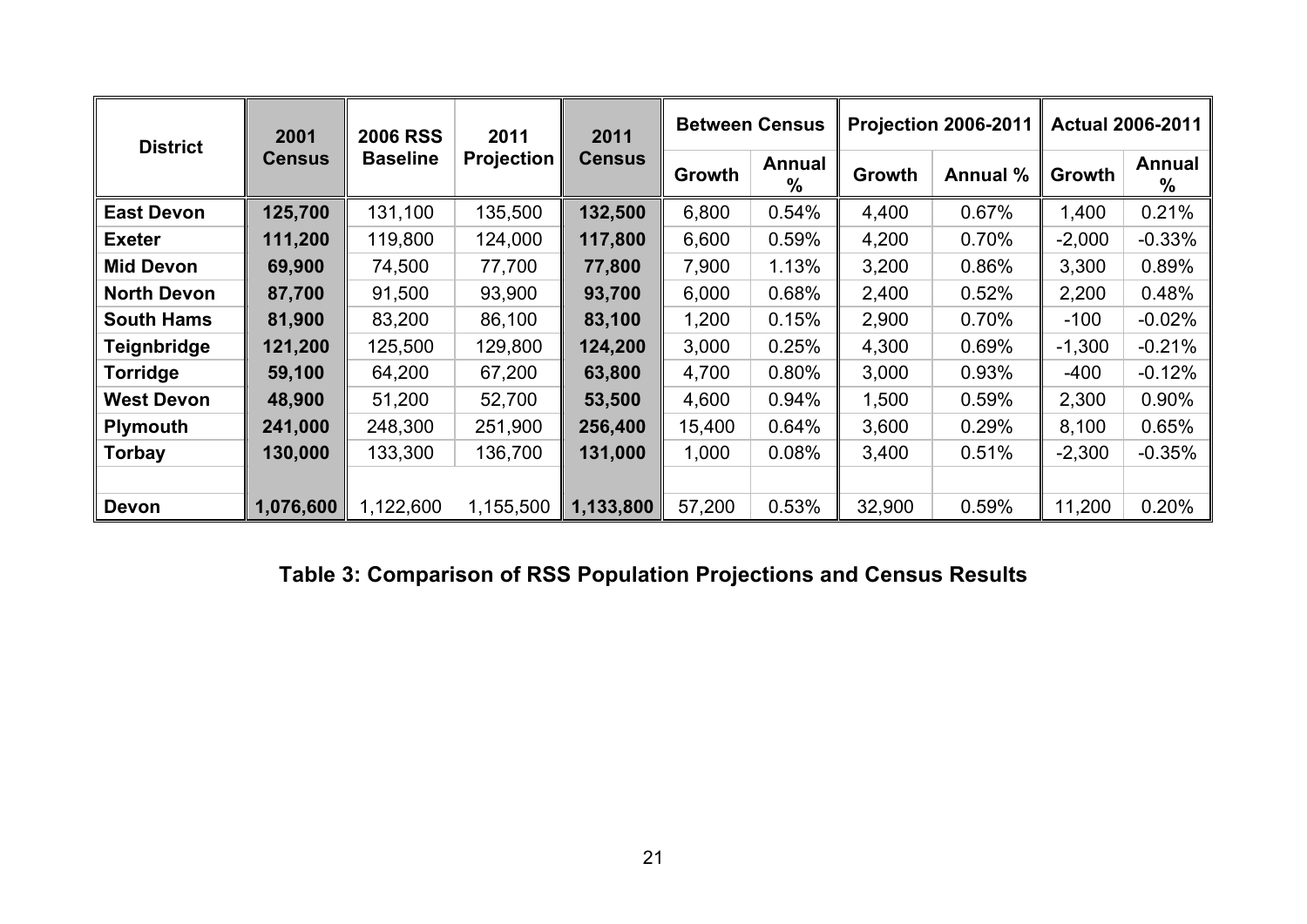|                           | <b>Annual Housing</b><br><b>Requirement</b> |                                                  |                                               |                    | <b>Shortfalls</b> |               |                       |                                   |                               |
|---------------------------|---------------------------------------------|--------------------------------------------------|-----------------------------------------------|--------------------|-------------------|---------------|-----------------------|-----------------------------------|-------------------------------|
| Local<br><b>Authority</b> | <b>Draft</b><br><b>RSS</b>                  | <b>SofS</b><br><b>Proposed</b><br><b>Changes</b> | <b>House</b><br><b>Completions</b><br>2010-11 |                    | <b>Draft RSS</b>  |               | <b>SofS Proposals</b> | <b>Affordable</b><br><b>Homes</b> | AH % of<br><b>Completions</b> |
|                           |                                             |                                                  |                                               | <b>Number</b>      | $\%$              | <b>Number</b> | $\%$                  |                                   |                               |
| East Devon                | 570                                         | 855                                              | 554                                           | 16                 | 2.8               | 301           | 35.2                  | 148                               | 26.7                          |
| Exeter                    | 525                                         | 750                                              | 556                                           | $-31$              | $-5.9$            | 194           | 25.9                  | 146                               | 26.3                          |
| Mid Devon                 | 320                                         | 370                                              | 265                                           | 55                 | 17.2              | 105           | 28.4                  | 53                                | 20.0                          |
| North Devon               | 405                                         | 545                                              | 227                                           | 178                | 44.0              | 318<br>58.3   |                       | 46                                | 20.3                          |
| Torridge                  | 240                                         | 535                                              | 205                                           | 35                 | 14.6              | 330<br>61.7   |                       | 42                                | 20.5                          |
| Plymouth                  | 1,225                                       | 1,650                                            | 557                                           | 668                | 54.5              | 1093          | 66.2                  | 368                               | 66.1                          |
| <b>Teignbridge</b>        | 430                                         | 795                                              | 380                                           | 50                 | 11.6              | 415           | 52.2                  | 126                               | 33.2                          |
| Torbay                    | 500                                         | 750                                              | 402                                           | 98                 | 19.6              | 348           | 46.4                  | 126                               | 31.3                          |
| South Hams                | 550                                         | 615                                              | 145                                           | 405                | 73.6              | 470           | 76.4                  | 24                                | 16.6                          |
| West Devon                | 190                                         | 220                                              | 415                                           | $-225$<br>$-118.4$ |                   | $-195$        | $-88.6$               | 157                               | 37.8                          |
| Devon                     | 4,955                                       | 7,085                                            | 3706                                          | 1249               | 25.2              | 3379          | 47.7                  | 1236                              | 33.4                          |

# **Table 4: House Completions 2010-11 Compared with Annual Requirements**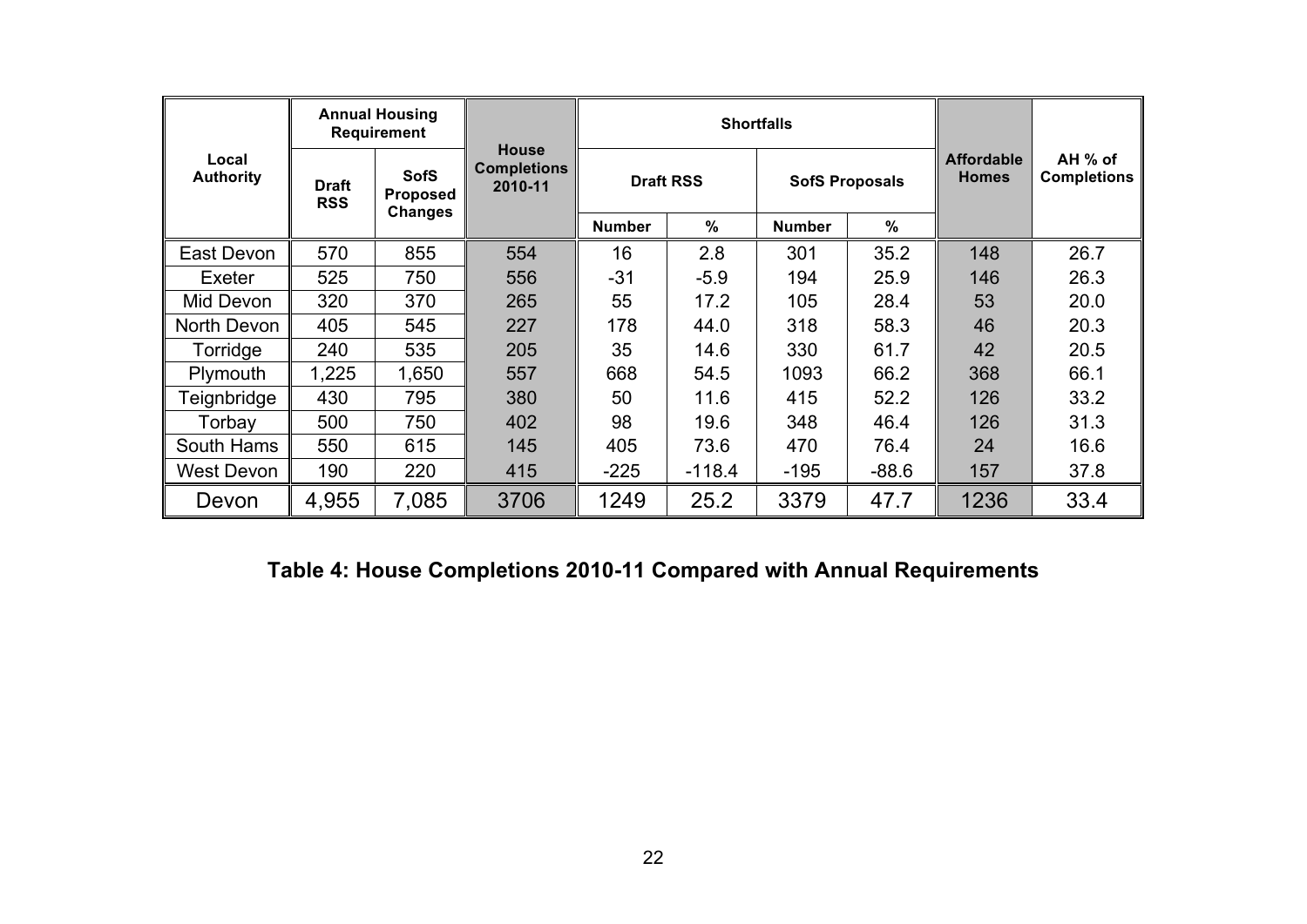|                    | <b>Defra</b>              |             |                 | <b>Average House Price</b> |                                   | <b>Median</b>                 | <b>Median Price</b>                | <b>Lower Quartile</b>                        |  |
|--------------------|---------------------------|-------------|-----------------|----------------------------|-----------------------------------|-------------------------------|------------------------------------|----------------------------------------------|--|
| Area               | <b>Classifica</b><br>tion | <b>Data</b> | <b>Detached</b> | Semi-<br>detached          | <b>Flat and</b><br><b>Terrace</b> | <b>House</b><br><b>Prices</b> | to Median<br><b>Earnings Ratio</b> | <b>Prices to LQ</b><br><b>Earnings Ratio</b> |  |
| Plymouth           | Other                     | Rural       | £256,900        | £161,900                   | £160,900                          | £142,119                      | 5.78                               | 6.32                                         |  |
|                    | Urban                     | Urban       | £278,300        | £182,200                   | £137,300                          |                               |                                    |                                              |  |
| <b>Torbay</b>      | Other                     | Rural       | $***$           | $***$                      | $***$                             | £160,249                      | 7.45                               | 7.45                                         |  |
|                    | Urban                     | Urban       | £288,900        | £200,900                   | £174,200                          |                               |                                    |                                              |  |
| <b>East Devon</b>  | Rural-50                  | Rural       | £398,700        | £228,700                   | £180,400                          | £223,938                      | 10.51                              | 9.47                                         |  |
|                    |                           | Urban       | £317,300        | £206,400                   | £199,100                          |                               |                                    |                                              |  |
| <b>Exeter</b>      | Other                     | Rural       | £367,200        | £300,000                   | £237,600                          | £186,625                      | 7.32                               | 8.25                                         |  |
|                    | Urban                     | Urban       | £320,900        | £211,300                   | £173,900                          |                               |                                    |                                              |  |
| <b>Mid Devon</b>   | Rural-80                  | Rural       | £323,900        | £193,300                   | £154,900                          | £181,250                      | 7.82                               | 7.74                                         |  |
|                    |                           | Urban       | £229,200        | £166,200                   | £139,900                          |                               |                                    |                                              |  |
| <b>North Devon</b> | Rural-50                  | Rural       | £317,900        | £230,500                   | £180,400                          | £186,144                      | 9.08                               | 8.78                                         |  |
|                    |                           | Urban       | £239,800        | £181,900                   | £137,500                          |                               |                                    |                                              |  |
| <b>South Hams</b>  | Rural-80                  | Rural       | £429,600        | £271,400                   | £242,500                          | £244,125                      | 11.77                              | 10.00                                        |  |
|                    |                           | Urban       | £246,600        | £171,500                   | £143,100                          |                               |                                    |                                              |  |
| Teignbridge        | Rural-80                  | Rural       | £339,300        | £221,100                   | £183,300                          | £193,500                      | 8.71                               | 8.63                                         |  |
|                    |                           | Urban       | £268,700        | £191,800                   | £143,100                          |                               |                                    |                                              |  |
| Torridge           | Rural-80                  | Rural       | £278,700        | £186,700                   | £167,100                          | £180,363                      | 10.01                              | 9.03                                         |  |
|                    |                           | Urban       | £239,300        | £160,900                   | £140,200                          |                               |                                    |                                              |  |
| <b>West Devon</b>  | Rural-80                  | Rural       | £328,800        | £183,200                   | £155,700                          | £187,375                      | 8.89                               | 8.75                                         |  |
|                    |                           | Urban       | £282,700        | £190,900                   | £158,600                          |                               |                                    |                                              |  |
| Devon              | <b>NA</b>                 | Rural       | £337,889        | £219,644                   | £184,756                          | £188,569                      | 8.73                               | 8.44                                         |  |
|                    |                           | Urban       | £271,170        | £186,400                   | £154,690                          |                               |                                    |                                              |  |
| <b>South West</b>  | <b>NA</b>                 | Rural       | £358,300        | £218,300                   | £183,500                          | £186,125                      | 7.55                               | 7.84                                         |  |
|                    |                           | Urban       | £293,600        | £192,200                   | £166,300                          |                               |                                    |                                              |  |
|                    | <b>NA</b>                 | Rural       | £348,400        | £201,800                   | £169,800                          | £179,749                      | 6.55                               | 6.53                                         |  |
| England            |                           | Urban       | £328,600        | £201,100                   | £210,700                          |                               |                                    |                                              |  |

**Table 5: Average House Prices and Affordability Ratios**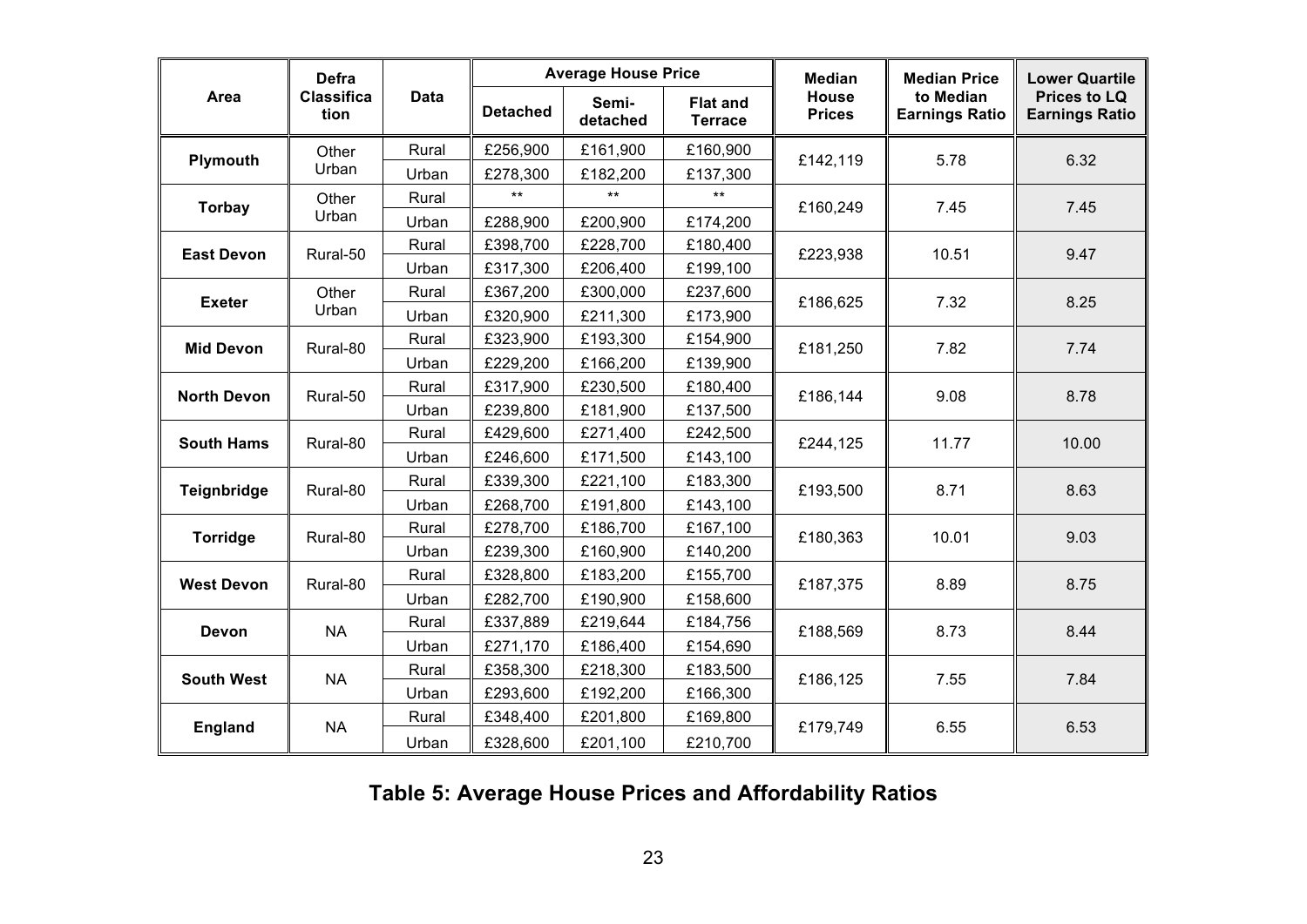**<sup>1</sup>** An extract from "Know Your Environmental Limits: A Local Leader's Guide" a report of the Sustainable Development Commission dated March 2011.

- **2** Defra's "Biodiversity 2020: A strategy for England's wildlife and ecosystem services" dated 19 Aug 2011.
- **3** RAMSAR sites are wetlands of international importance, designated under the Ramsar Convention of 1975.
- **<sup>4</sup>** NIMBY Not In My Back Yard.

**<sup>5</sup>** NPPF Annex 2 offers the following definition of Affordable Housing: "Social rented, affordable rented and intermediate housing provided to eligible households whose needs are not met by the market. Eligibility is determined with regard to local incomes and local house prices. Affordable housing should include provisions to remain at an affordable price for future eligible households or for the subsidy to be recycled for alternative affordable housing provision."

**<sup>6</sup>** Section 106 of the Town and Country Planning Act 1990 allows a local planning authority to enter into a legallybinding agreement or planning obligation with a landowner, or persons who intend to develop that land, in association with the granting of planning permission. These planning obligations are intended to deliver or address matters that are necessary to make a development acceptable in planning terms.

#### **7** Ministerial Statement by Eric Pickles - http://www.communities.gov.uk/statements/corporate/housingandgrowth.

*"It is vital that the affordable housing element of Section 106 agreements negotiated during different economic conditions is not allowed to undermine the viability of sites and prevent any construction of new housing. This results in no development, no regeneration and no community benefits at all when agreements are no longer economically viable.*

*The Government estimates that up to 75,000 new homes are currently stalled due to site viability. S106 is an important tool to provide affordable housing and we welcome the flexible approach that many councils have already taken to renegotiating these agreements where necessary. The Government is also acting to get developers and councils around the table through its new mediation scheme. However, given the current imperative for growth, we need to do more.*

*The Government will now introduce legislation, to be effective in early 2013, which will allow any developer of sites which are unviable because of the number of affordable homes, to appeal with immediate effect. The Planning Inspectorate will be instructed to assess how many affordable homes would need to be removed from the Section 106 agreement for the site to be viable in current economic conditions. The Planning Inspectorate would then, as necessary, set aside the existing Section 106 agreement for a three year period, in favour of a new agreement with fewer affordable homes. We would encourage councils to take the opportunity before legislation comes into effect to seek negotiated solutions where possible."*

**<sup>8</sup>** The Planning Portal offers this explanation. "When considering development proposals the Council will take a positive approach that reflects the presumption in favour of sustainable development contained in the National Planning Policy Framework. It will always work proactively with applicants jointly to find solutions which mean that proposals can be approved wherever possible, and to secure development that improves the economic, social and environmental conditions in the area.

Planning applications that accord with the policies in this Local Plan (and, where relevant, with polices in neighbourhood plans) will be approved without delay, unless material considerations indicate otherwise.

Where there are no policies relevant to the application or relevant policies are out of date at the time of making the decision then the Council will grant permission unless material considerations indicate otherwise – taking into account whether:

- Any adverse impacts of granting permission would significantly and demonstrably outweigh the benefits, when assessed against the policies in the National Planning Policy Framework taken as a whole; or
- Specific policies in that Framework indicate that development should be restricted.
- **9** CLG Chief Planner's letter dated 6 July 2010.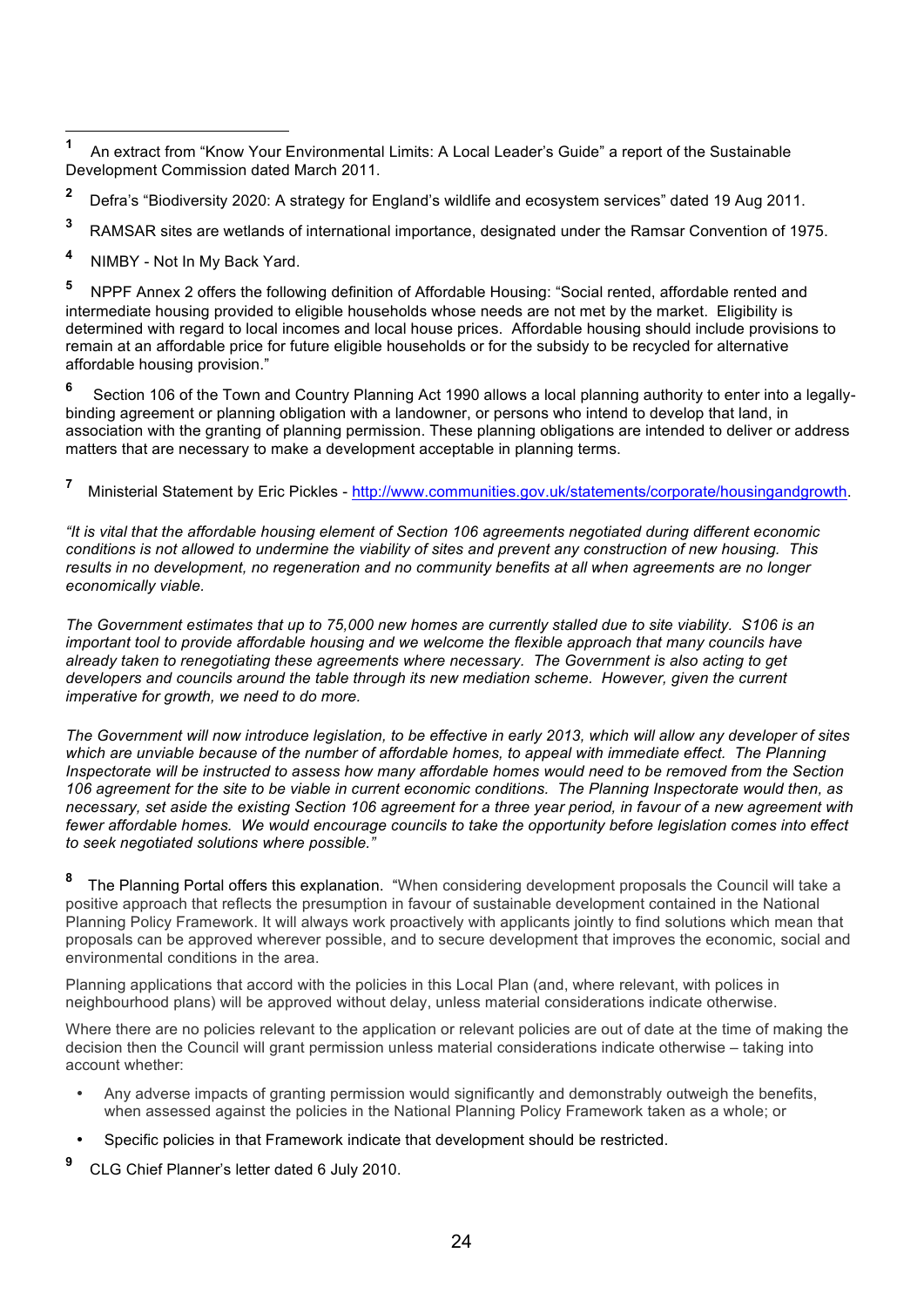**<sup>10</sup>** The then-Secretary of State for Communities and Local Government, Hazel Blears, published the Proposed Changes to South West's long term plan (the Draft Regional Spatial Strategy) on 22 July 2008, which marked the start of a 12-week consultation, which Government Office for the South West ran until 24 October 2008. After considering any further views received as a result of the consultation on the Secretary of State's Proposed Changes, the final Regional Spatial Strategy was due to be published in early 2009. However, on 25 September 2009, the Government Office for the South West announced that further Sustainability Appraisal work needs to be carried-out on the Proposed Changes, the outcome of which was expected in early 2010.

**<sup>11</sup>** Extract from page 20 of The Draft Revised Regional Spatial Strategy For The South West Incorporating The Secretary Of State's Proposed Changes - For Public Consultation July 2008 at http://www.plymouth.gov.uk/draft\_revised\_regional\_spatial\_strategy\_south\_west.pdf.

*"Supporting economic growth in line with the Regional Economic Strategy to ensure improvements to the relative economic performance of the South West is key to this strategy. The RES states that the region should be prepared for the continuation of strong economic growth at a rate of 3.2%.*

*Recent forecasts suggest that by 2026 the region's population could have grown to over 5.75 million - an increase of more that 750,000 since 2006. The population growth expected will increase demand for housing. High demand has inflated house prices, and in most parts of the South West the gap between earnings and house prices is such that many households cannot now afford to buy a home. There are also 10,000 households registered as officially homeless and more than 120,000 on current housing registers. The level of housing provision planned for must be consistent with forecast household and job growth."*

**<sup>12</sup>** SWRA / RPB letter dated 24 October 2008 which can be found at http://www.southwestra.gov.uk/media/SWRA/RSS%20Documents/RPBs%20Response%20to%20SoS%20Prop%20Changes/Letter\_to Hazel Blears RPBs comments RSS Prop Changes.pdf

**<sup>13</sup>** Figures taken from the Home Builders Federation "South West Housing Crisis Report" of June 2012.

**<sup>14</sup>** NPPF paragraph 182 provides an overview of what constitutes a sound local plan.

**<sup>15</sup>** Appeal decision for Planning Application Ref 11/2481/MFUL at http://planningapps.eastdevon.gov.uk/Planning/StreamDocPage/obj.pdf?DocNo=1025473&PageNo=1&content=obj

.pdf.

- **<sup>16</sup>** DCLG Chief Planner's letter to LPAs dated 18h September 2012.
- **<sup>17</sup>** Source is Defra website at http://www.defra.gov.uk/statistics/rural/local-areas/ updated 30 Aug 2012.
- **<sup>18</sup>** Statistical Digest of Rural England 2012.

**<sup>19</sup>** *Ibid.*

**<sup>20</sup>** Page 38 of Statistical Digest of Rural England 2012 which can be found at http://www.defra.gov.uk/publications/files/pb13642-rural-digest-2012.pdf

**<sup>21</sup>** "Devon's Demography – 2006 to 2026 – Impact on Environment" Occasional Paper by the Devon Conservation Forum dated April 2010 at

http://www.cpredevon.org.uk/images/stories/library/planning\_advisory\_group/DEVONS\_DEMOGRAPHY\_2006\_\_2 026.pdf

**22** 2011 Census - Population and Household Estimates for England and Wales, March 2011 at http://www.ons.gov.uk/ons/dcp171778\_270487.pdf

**<sup>23</sup>** Figures are now available from the 2011 Census. It showed the total population for the SW region to be 5,289,000, an increase of 7% since 2001, compared with an increase of 5.5% over the previous 10-year period. Nonetheless, variations are apparent over the Region, *e.g.* Torbay's population grew 2001-2011 by only 1.7%. All figures from ONS data.

**<sup>24</sup>** 'Demand' embraces anybody seeking to live in or move within the County and willing to buy what met their requirements (PGG definition).<br>25 CRBE Planning Compoiso

**<sup>25</sup>** CPRE Planning Campaign Briefing 3 – Housing (September 2012) Section 5.

**<sup>26</sup>** NPPF 158. "Each local planning authority should ensure that the Local Plan is based on adequate, up-to-date and relevant evidence about the economic, social and environmental characteristics and prospects of the area.